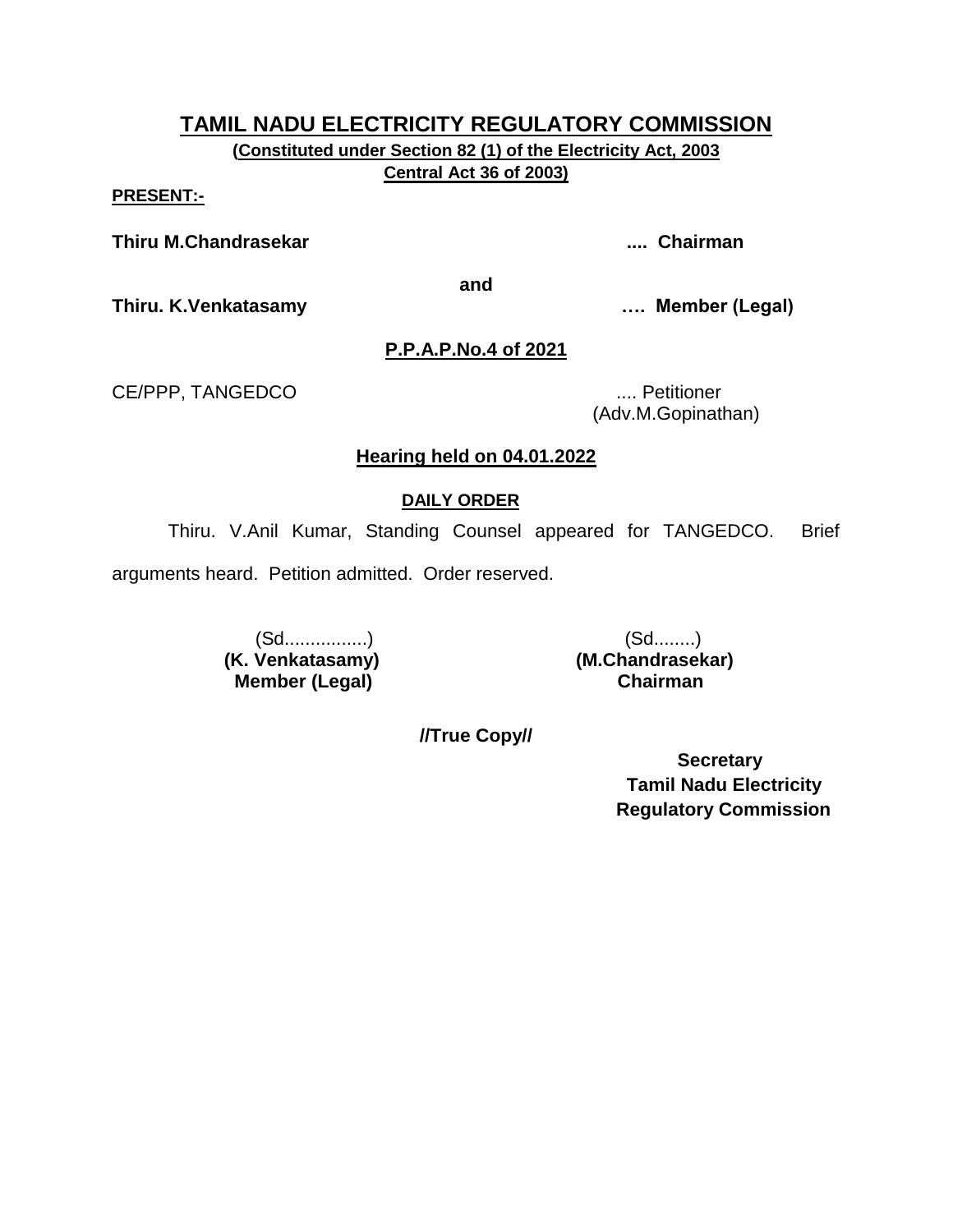**(Constituted under Section 82 (1) of the Electricity Act, 2003 Central Act 36 of 2003)**

#### **PRESENT:-**

**Thiru M.Chandrasekar .... Chairman**

**and**

**Thiru. K.Venkatasamy …. Member (Legal)**

## **M.P.No.47 of 2021**

M/s.T.R.K. Textile India Pvt. Limited .... Petitioner

(Adv. R.S.Pandiyaraj )

**Versus** 

- (i) CE/NCES, TANGEDCO
- (ii) SE/Palladam, EDC 2000 and 2000 minutes with the subset of the second second in the second second second in the second second second second second second second second second second second second second second second s

(Adv.M.Gopinathan)

## **Hearing held on 04-01-2022**

## **DAILY ORDER**

Thiru.S.P.Parthasarathy, Advocate appeared for the petitioner. Thiru. V.Anil Kumar, Standing Counsel appeared for TANGEDCO and sought time for filing counter. At the request of the respondent side, the case is adjourned to 25.01.2022 for filing counter.

> (Sd................) (Sd........) **(K. Venkatasamy) (M.Chandrasekar) Member (Legal) Chairman**

**//True Copy//**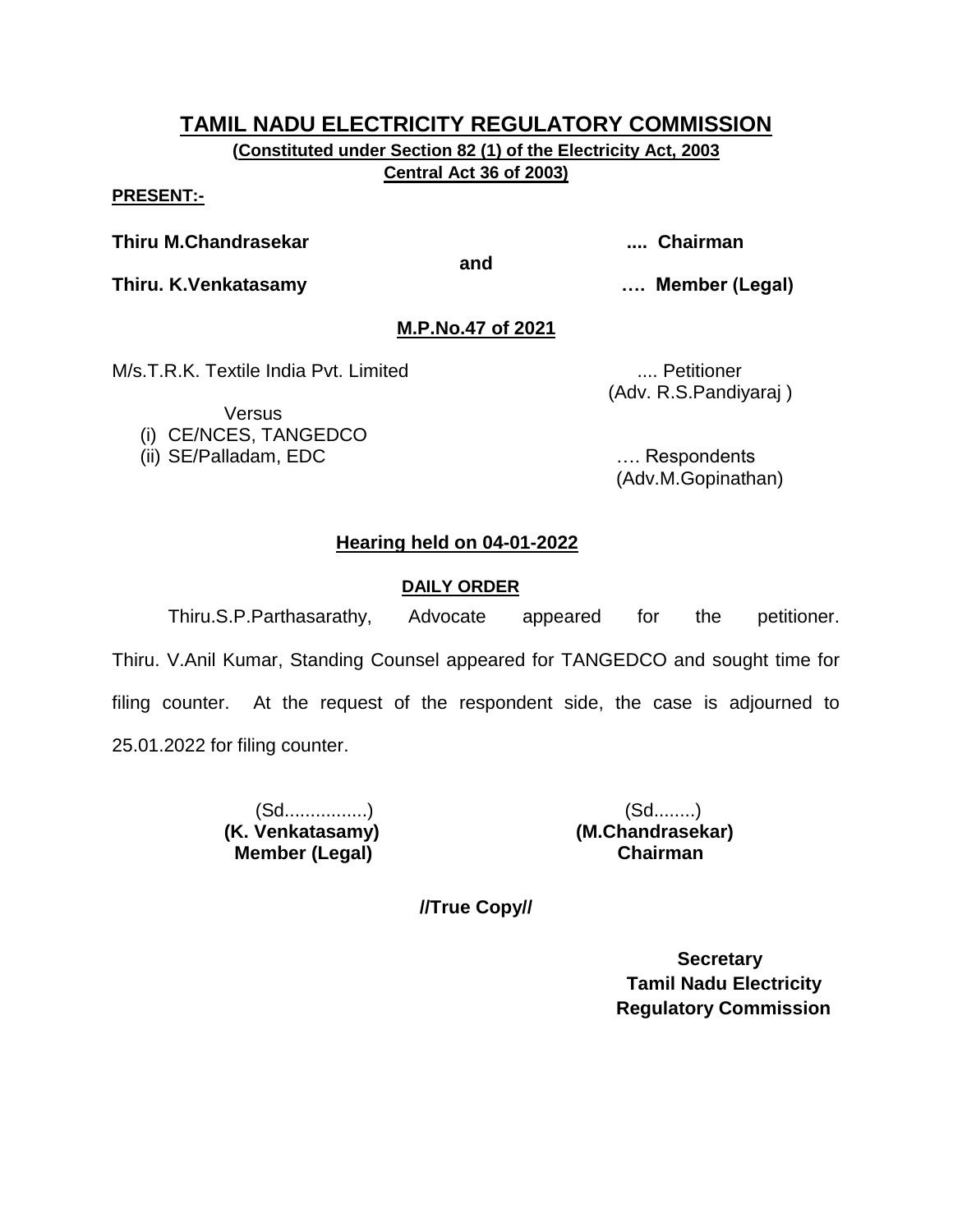**(Constituted under Section 82 (1) of the Electricity Act, 2003 Central Act 36 of 2003)**

**PRESENT:-**

**Thiru M.Chandrasekar .... Chairman**

**and**

**Thiru. K.Venkatasamy …. Member (Legal)**

**M.P.No.27 of 2021**

CE/NCES, TANGEDCO …. Petitioner

(Adv.M.Gopinathan)

## **Hearing held on 04-01-2022**

## **DAILY ORDER**

Thiru.V.Anil Kumar, Standing Counsel appeared for TANGEDCO and sought

time for furnishing report. The case is adjourned to 01.02.2022 for further hearing.

(Sd..............) (Sd...............)<br>(K. Venkatasamy) (M.Chandrasek **Member (Legal)** 

**(M. Chandrasekar)**<br>Chairman

**//True Copy//**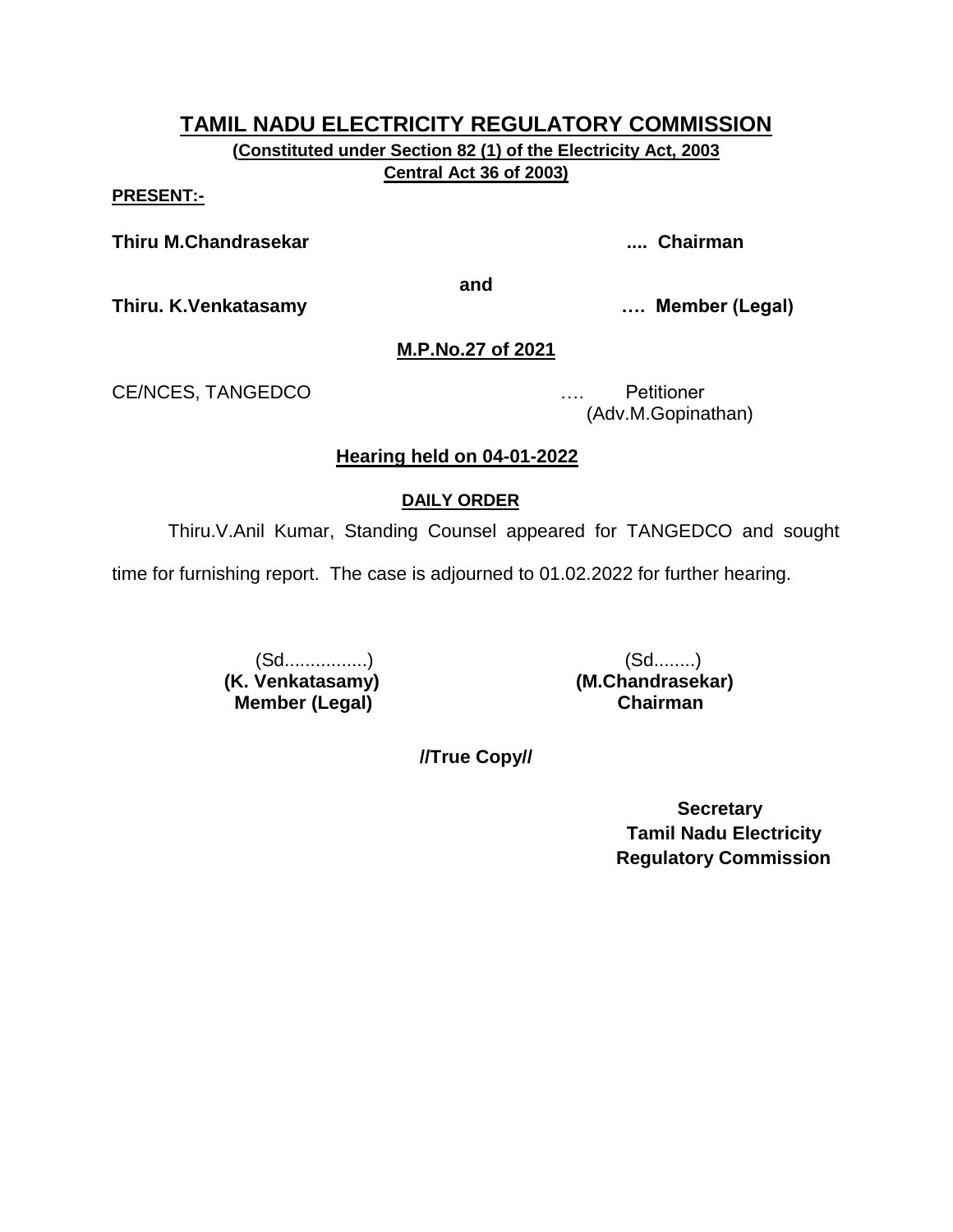**(Constituted under Section 82 (1) of the Electricity Act, 2003 Central Act 36 of 2003)**

#### **PRESENT:-**

**Thiru M.Chandrasekar .... Chairman**

**and**

**Thiru. K.Venkatasamy …. Member (Legal)**

**R.P.No.2 of 2013**

Spictex Cotton Mills (P) Ltd. **Example 20 and Contact Control** contact Petitioner

 (Thiru R.S.Pandiyaraj Advocate for Petitioner)

**Versus** 

TANGEDCO

 ….. Respondent (Thiru M.Gopinathan Standing Counsel for TANGEDCO)

## **Hearing dated : 04-01-2022**

## **DAILY ORDER**

Thiru.S.P.Parthasarathy, Advocate appeared for the petitioner. Thiru.V.Anil Kumar, Standing Counsel appeared for TANGEDCO and sought short adjournment. It was submitted on behalf of TANGEDCO that the present petition could be taken up after M.P.No.2 of 2019 is taken up first and decided. Separate hearing of M.P.No.2 of 2019 was also sought. At the request of the respondent side, the case is adjourned to 18.01.2022 for arguments.

> (Sd................) (Sd........) **Member (Legal) Chairman**

**(K. Venkatasamy) (M.Chandrasekar)**

**//True Copy//**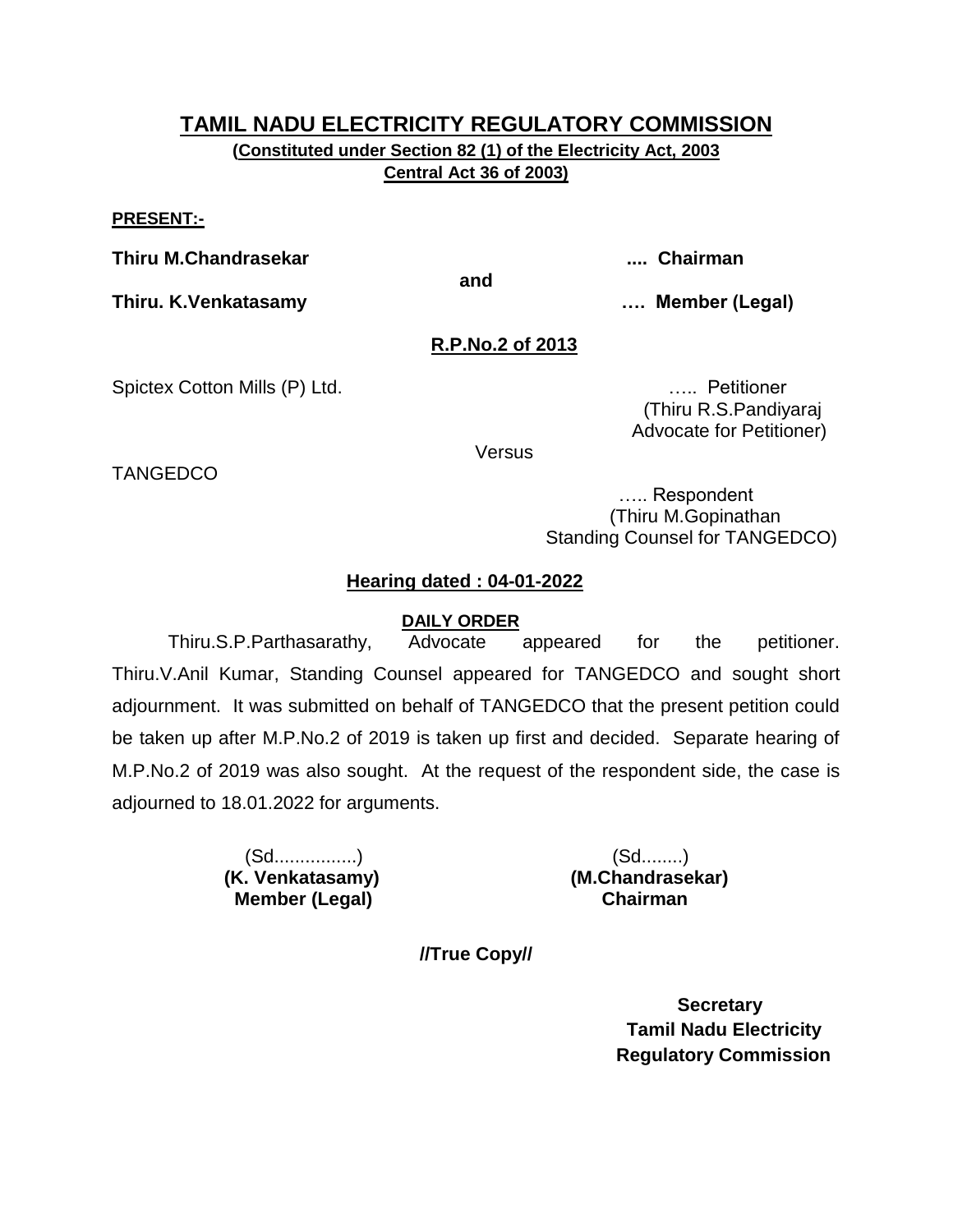**(Constituted under Section 82 (1) of the Electricity Act, 2003 Central Act 36 of 2003)**

**PRESENT:-**

**Thiru M.Chandrasekar .... Chairman**

**and**

**Thiru. K.Venkatasamy …. Member (Legal)**

## **D.R.P.No.14 of 2013**

Sri Pathy Papers and Board (P) Ltd. ….. Petitioner

 (Thiru R.S.Pandiyaraj Advocate for Petitioner)

Versus

(1) CFC/TANGEDCO

(2) SE, Virudhunagar EDC ….. Respondents

 (Thiru M.Gopinathan Standing Counsel for TANGEDCO)

## **Hearing dated : 04-01-2022**

## **DAILY ORDER**

Thiru.S.P.Parthasarathy, Advocate appeared for the petitioner. Thiru.V.Anil Kumar, Standing Counsel appeared for TANGEDCO and sought short adjournment. It was submitted on behalf of TANGEDCO that the present petition could be taken up after M.P.No.2 of 2019 is taken up first and decided. Separate hearing of M.P.No.2 of 2019 was also sought. At the request of the respondent side, the case is adjourned to 18.01.2022 for arguments.

> (Sd................) (Sd........)  **Member (Legal) Chairman**

**(K. Venkatasamy) (M.Chandrasekar)**

**//True Copy//**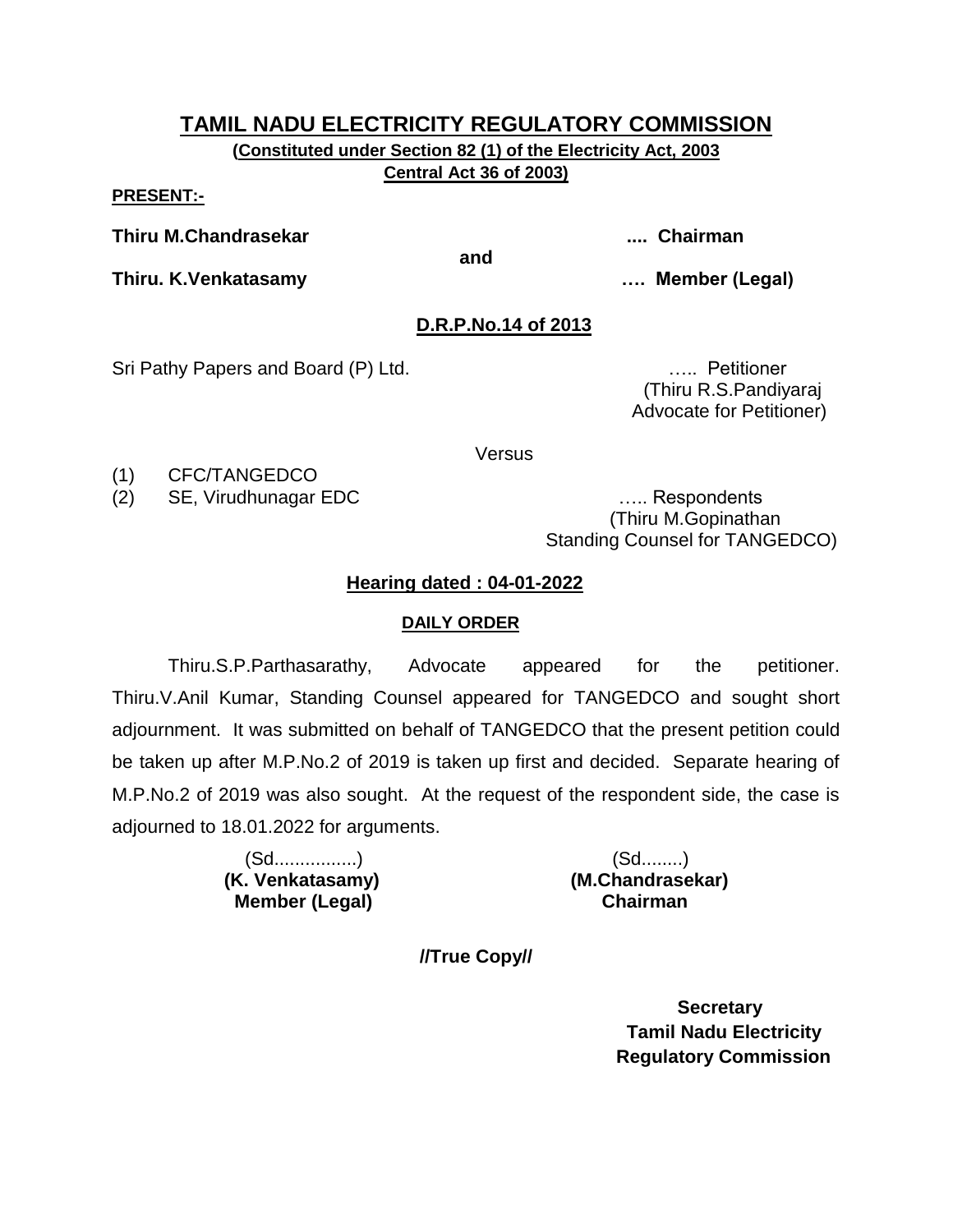**(Constituted under Section 82 (1) of the Electricity Act, 2003 Central Act 36 of 2003)**

**PRESENT:-**

**Thiru M.Chandrasekar .... Chairman**

**and**

**Thiru. K.Venkatasamy …. Member (Legal)**

## **D.R.P.No.15 of 2013**

Sri Pathy Papers and Board (P) Ltd. **Example 20 and Strips and Pathy Papers and Board (P)** Ltd. **Example 20 and 20 and 20 and 20 and 20 and 20 and 20 and 20 and 20 and 20 and 20 and 20 and 20 and 20 and 20 and 20 and 20 an** 

 (Thiru R.S.Pandiyaraj Advocate for Petitioner)

**Versus** 

CFC/ TANGEDCO and others

 ….. Respondents (Thiru M.Gopinathan Standing Counsel for TANGEDCO)

## **Hearing dated : 04-01-2022**

### **DAILY ORDER**

Thiru.S.P.Parthasarathy, Advocate appeared for the petitioner. Thiru.V.Anil Kumar, Standing Counsel appeared for TANGEDCO and sought short adjournment. It was submitted on behalf of TANGEDCO that the present petition could be taken up after M.P.No.2 of 2019 is taken up first and decided. Separate hearing of M.P.No.2 of 2019 was also sought. At the request of the respondent side, the case is adjourned to 18.01.2022 for arguments.

> (Sd................) (Sd........)  **Member (Legal) Chairman**

**(K. Venkatasamy) (M.Chandrasekar)**

**//True Copy//**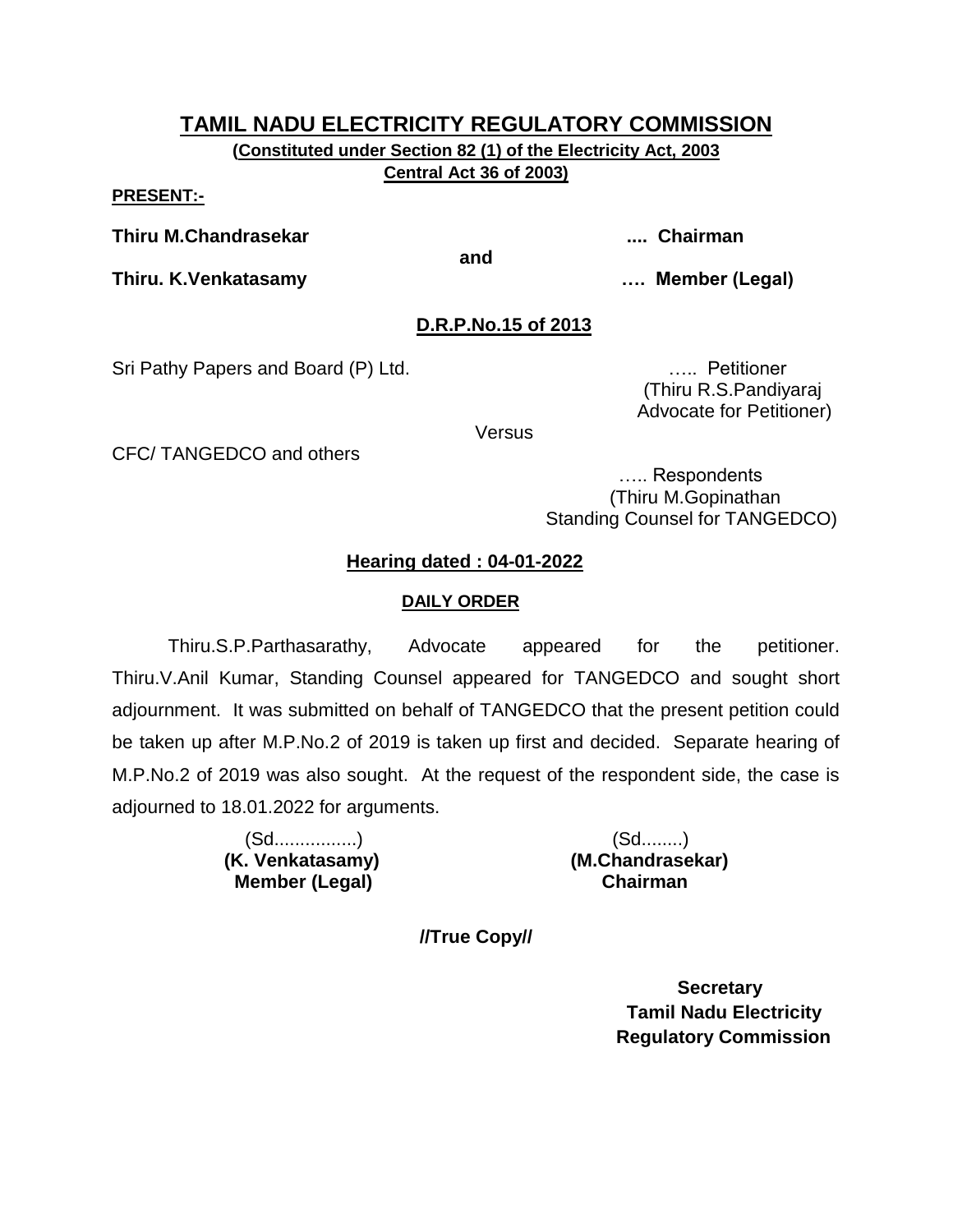**(Constituted under Section 82 (1) of the Electricity Act, 2003 Central Act 36 of 2003)**

**PRESENT:-**

**Thiru M.Chandrasekar .... Chairman**

**and**

**Thiru. K.Venkatasamy …. Member (Legal)**

# **D.R.P.No.24 of 2013**

M/s.Sree Rengaraj Ispat Industries Pvt. Limited ….. Petitioner

Versus

TANGEDCO & Ors. **Example 20** in the contract of the contract of the contract of the contract of the contract of the contract of the contract of the contract of the contract of the contract of the contract of the contract o

(Adv.Rahul Balaji)

(Adv.M.Gopinathan)

## **Hearing dated : 04-01-2022**

## **DAILY ORDER**

Thiru.Rahul Balaji, Advocate appeared for the petitioner. Thiru.V.Anil Kumar,

Standing Counsel appeared for TANGEDCO and sought short adjournment. At the

request of the respondent side, the case is adjourned to 18.01.2022 for arguments.

(Sd.............. ) (Sd .......) **(K. Venkatasamy) Member (Legal)**

**(M.Chandrasekar) Chairman**

**//True Copy//**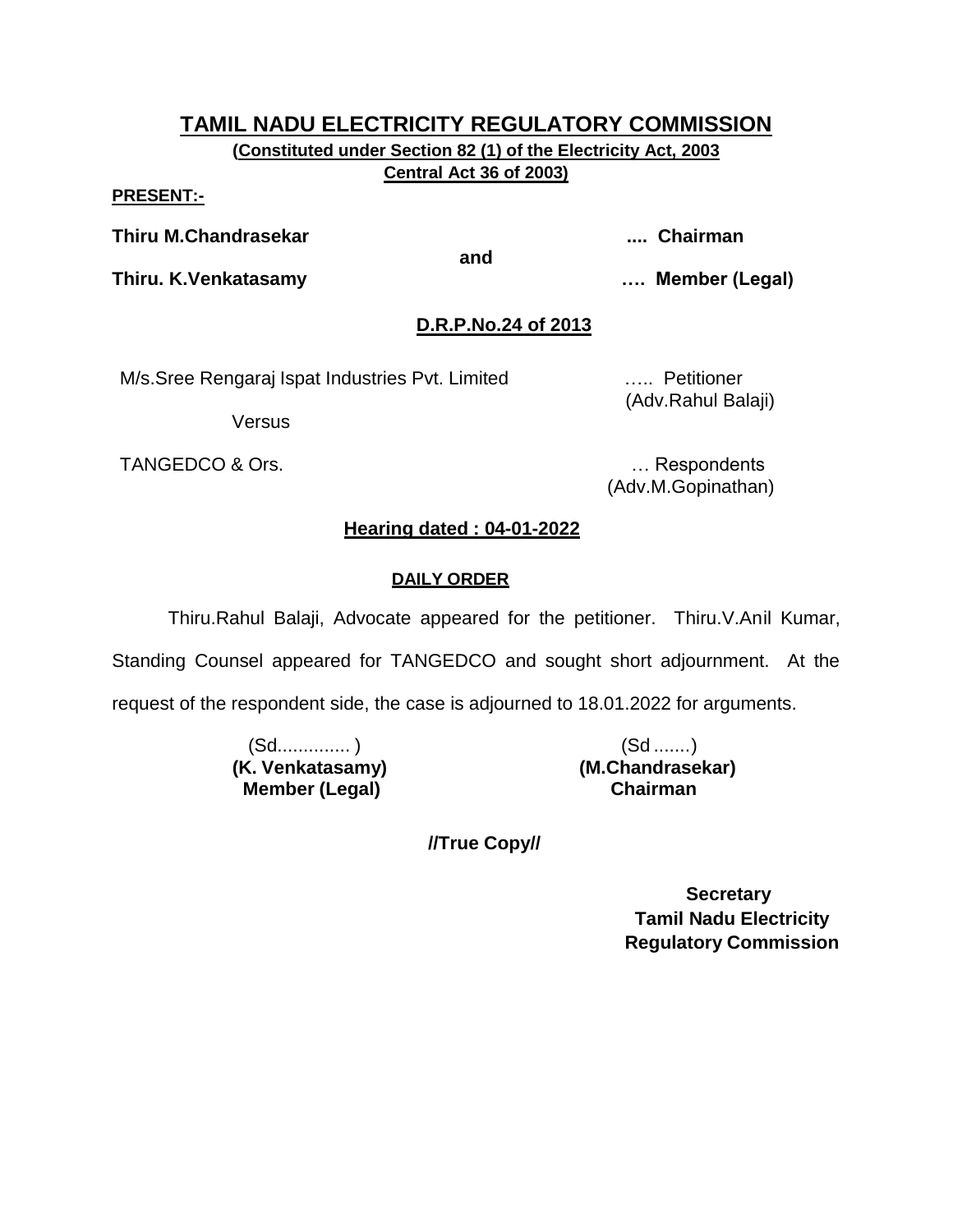**(Constituted under Section 82 (1) of the Electricity Act, 2003 Central Act 36 of 2003)**

#### **PRESENT:-**

**Thiru M.Chandrasekar .... Chairman**

**and**

**Thiru. K.Venkatasamy …. Member (Legal)**

### **D.R.P.No.32 of 2013**

M/s.Suryadev Alloys & Power Pvt. Limited ….. Petitioner

(Adv.Vinod Kumar)

Versus

TANGEDCO & Ors. **Example 20** and the contract of the contract of the contract of the contract of the contract of the contract of the contract of the contract of the contract of the contract of the contract of the contract (Adv.M.Gopinathan for TANGEDCO & Adv.V.Anil Kumar for TANTRANSCO)

### **Hearing dated : 04-01-2022**

#### **DAILY ORDER**

Thiru.Vinod Kumar, Advocate appeared for the petitioner. Thiru.V.Anil Kumar, Standing Counsel appeared for TANGEDCO & TANTRANSCO and sought short adjournment for the reason that writ appeal is pending in similar matter and decision thereon may be awaited. At the request of the respondent side, the case is adjourned to 25.01.2022 for arguments.

> (Sd................) (Sd........)  **Member (Legal) Chairman**

**(K. Venkatasamy) (M.Chandrasekar)**

**//True Copy//**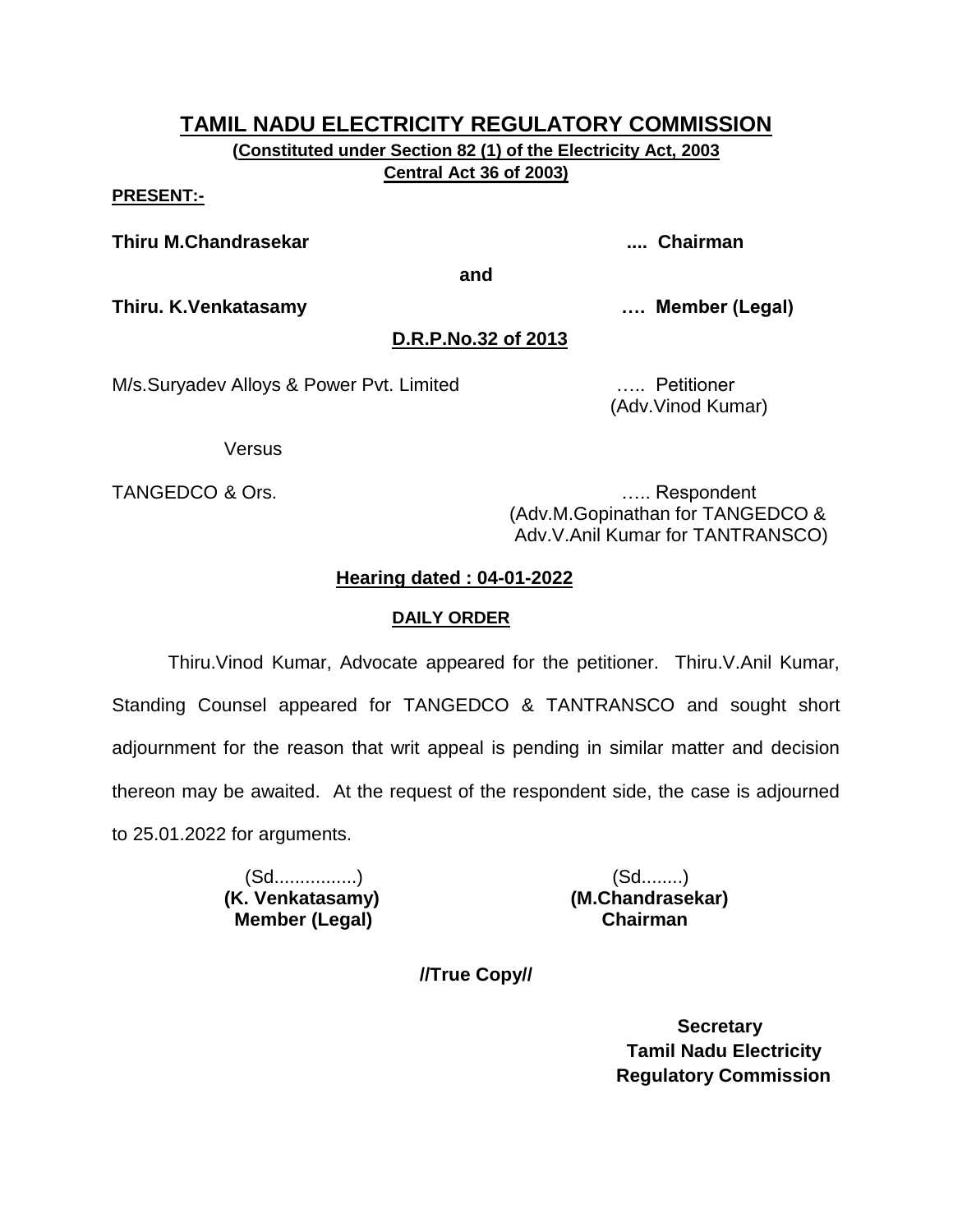**(Constituted under Section 82 (1) of the Electricity Act, 2003 Central Act 36 of 2003)**

#### **PRESENT:-**

**Thiru M.Chandrasekar .... Chairman**

**and**

**Thiru. K.Venkatasamy …. Member (Legal)**

## **D.R.P.No.5 of 2014**

M/s.Saheli Exports Pvt Limited .... Petitioner

Versus

TANGEDCO & Ors. **Example 20** and the contract of the contract of the contract of the contract of the contract of the contract of the contract of the contract of the contract of the contract of the contract of the contract

(Adv.Vinod Kumar )

(Adv.M.Gopinathan)

## **Hearing held on 04-01-2022**

## **DAILY ORDER**

Thiru.Vinod Kumar, Advocate appeared for the petitioner. Thiru.Richardson Wilson, Additional Government Pleader appeared for TANGEDCO and submitted that some writ petitions have been transferred to the Commission and about 14 cases have been transferred. Petitioner is directed to file a copies of writ petitions filed before the High Court along with the order. The case is adjourned to 25.01.2022 for arguments.

> **(K. Venkatasamy) (M.Chandrasekar) Member (Legal) Chairman**

(Sd................) (Sd........)

**//True Copy//**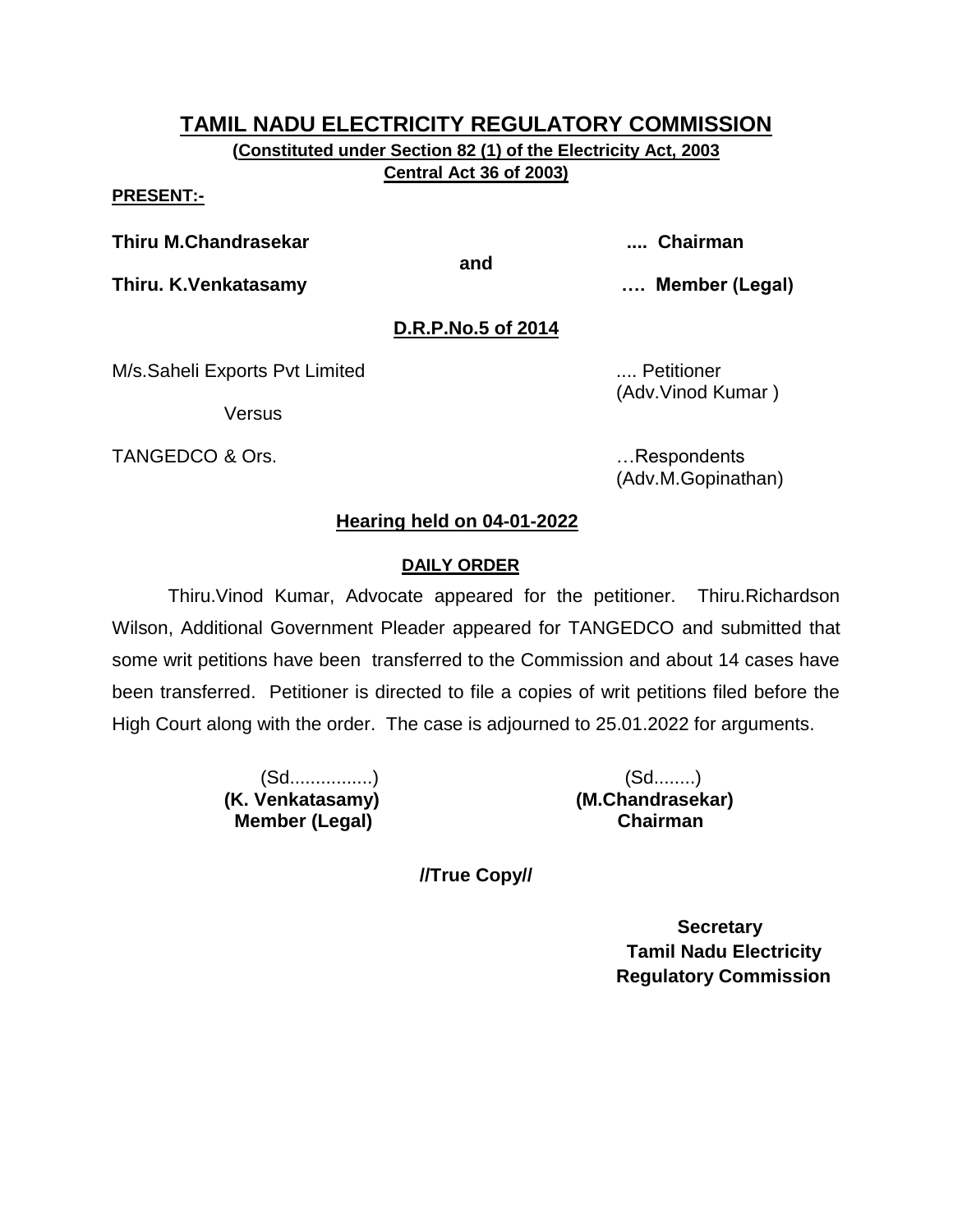**(Constituted under Section 82 (1) of the Electricity Act, 2003 Central Act 36 of 2003)**

#### **PRESENT:-**

**Thiru M.Chandrasekar .... Chairman**

**Thiru. K.Venkatasamy …. Member (Legal)**

**and**

## **D.R.P.No.48 of 2014**

M/s.Super Sales India Limited ….. Petitioner

Versus

TANGEDCO & Ors. **Example 20** in the contract of the contract of the contract of the contract of the contract of the contract of the contract of the contract of the contract of the contract of the contract of the contract o

(Adv. Arun Anbumani)

(Adv.M.Gopinathan)

## **Hearing dated : 04-01-2022**

### **DAILY ORDER**

The Junior to Thiru.Arun Anbumani, Advocate appeared for the petitioner. Thiru.V.Anil Kumar, Standing Counsel appeared for TANGEDCO. At the request of the

petitioner side, the case is adjourned to 25.01.2022 for arguments.

(Sd .............. ) (Sd .......) **(K. Venkatasamy) Member (Legal)**

**(M.Chandrasekar) Chairman**

**//True Copy//**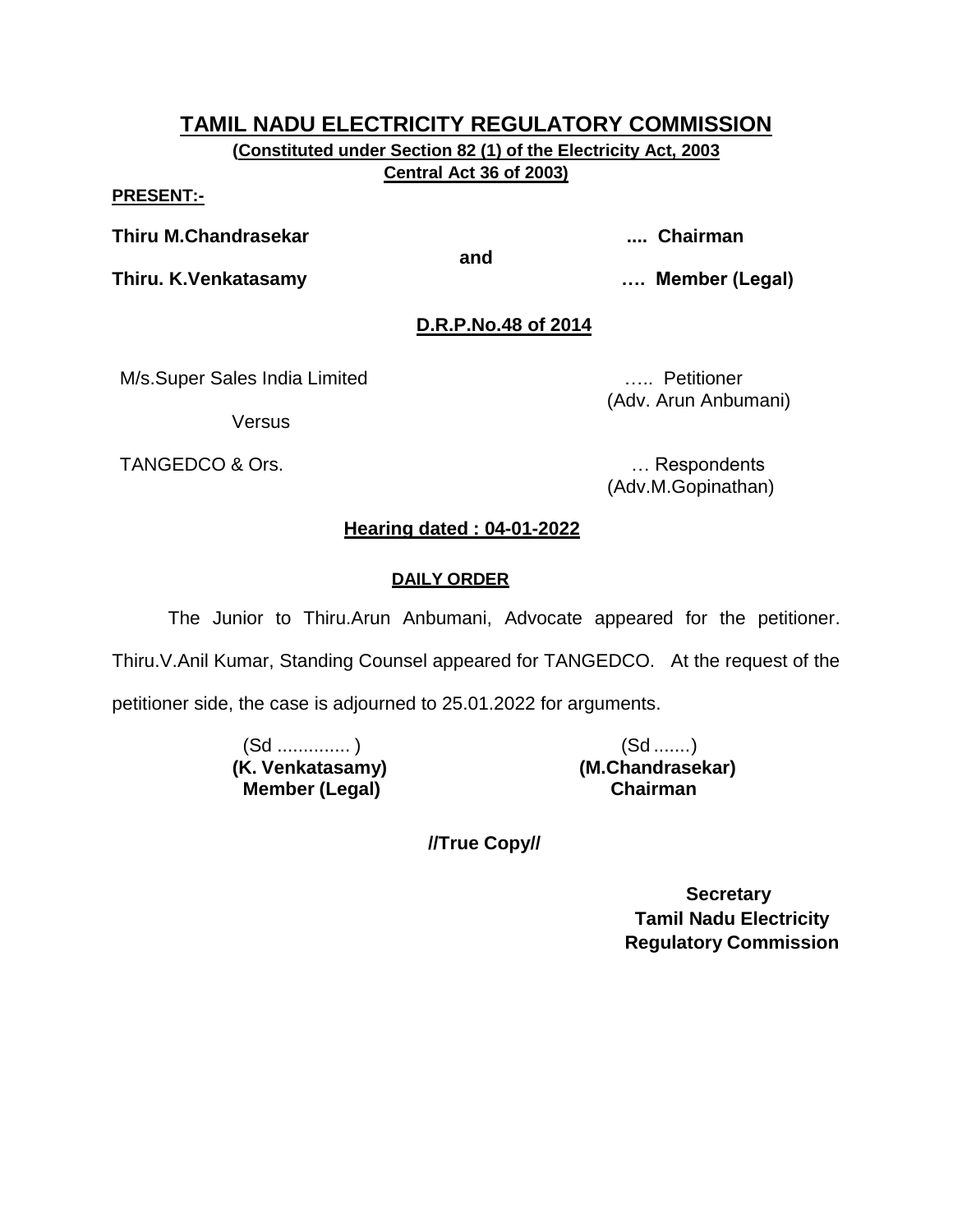**(Constituted under Section 82 (1) of the Electricity Act, 2003 Central Act 36 of 2003)**

**PRESENT:-**

**Thiru M.Chandrasekar .... Chairman**

**and**

**Thiru. K.Venkatasamy …. Member (Legal)**

**D.R.P.No.3 of 2015**

Lanco Tanjore Power Company Ltd. **Example 20 and Constanting Control** control control control control control con

(Adv. Rahul Balaji)

Versus

(1) TANGEDCO and others ….. Respondents

 (Thiru Richardson Wilson, Addl.Govt. Pleader, GoTN)

## **Hearing dated : 04-01-2022**

### **DAILY ORDER**

Thiru.Rahul Balaji, Advocate appeared for the petitioner. Thiru.Richardson Wilson, Additional Government Pleader (AGP) appeared for TANGEDCO. Arguments of the both side heard. Written submissions to be filed by the both parties within 15 days. Order reserved.

> (Sd................) (Sd........)  **Member (Legal) Chairman**

**(K. Venkatasamy) (M.Chandrasekar)**

**//True Copy//**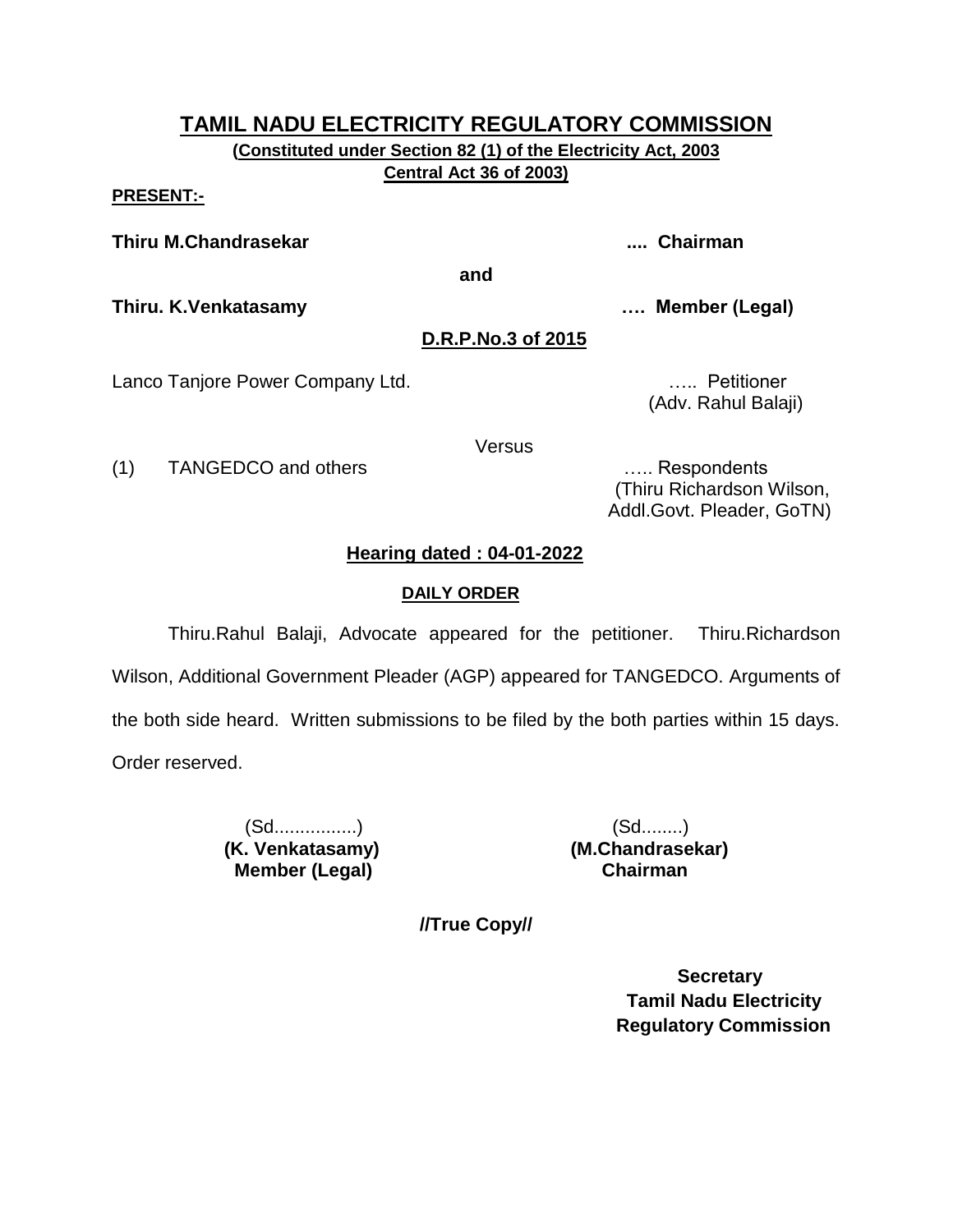**(Constituted under Section 82 (1) of the Electricity Act, 2003 Central Act 36 of 2003)**

#### **PRESENT:-**

**Thiru M.Chandrasekar .... Chairman**

**and**

**Thiru. K.Venkatasamy …. Member (Legal)**

## **D.R.P.No.9 of 2016**

M/s. Vijayalakshmi Marketing Pvt. Limited .... Petitioner

Versus

TANGEDCO & Ors. .... Respondents

(Adv.R.S.Pandiyaraj)

( Adv. M.Gopinathan)

## **Hearing held on 04.01.2022**

### **DAILY ORDER**

Thiru.S.P.Parthasarathy, Advocate appeared for the petitioner and sought time for filing consolidated typedset. Thiru.V.Anil Kumar, Standing Counsel appeared for TANGEDCO. At the request of the petitioner side, the case is adjourned to 01.02.2022 for filing consolidated typedset and arguments.

> (Sd................) (Sd........) **(K. Venkatasamy) (M.Chandrasekar) Member (Legal) Chairman**

**//True Copy//**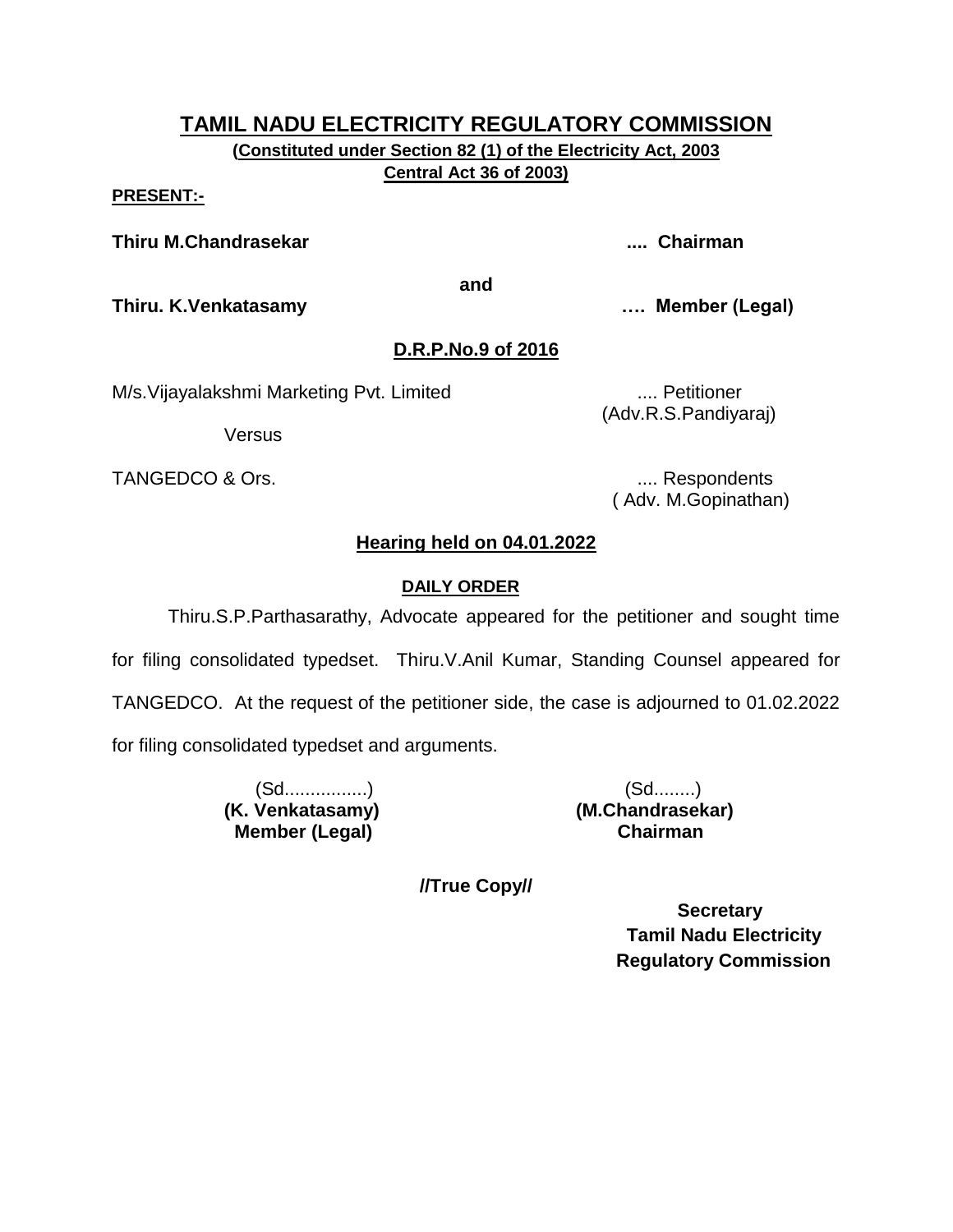**(Constituted under Section 82 (1) of the Electricity Act, 2003 Central Act 36 of 2003)**

#### **PRESENT:-**

**Thiru M.Chandrasekar .... Chairman**

**and**

**Thiru. K.Venkatasamy …. Member (Legal)**

# **D.R.P.No.2 of 2018**

M/s.The Ramco Cements Limited .... Petitioner

**Versus** 

TANGEDCO & Ors. .... Respondents ( Adv. M.Gopinathan)

(Adv.Rahul Balaji)

# **Hearing held on 04-01-2022**

### **DAILY ORDER**

Thiru.Rahul Balaji, Advocate appeared for the petitioner. Thiru.V.Anil Kumar, Standing Counsel appeared for TANGEDCO and sought short adjournment as the Senior Advocate, Thiru.N.C.Ramesh is unavailable. At the request of the TANGEDCO side, the case is adjourned to 25.01.2022 for arguments on the written submissions filed by TANGEDCO.

> (Sd................) (Sd........) **(K. Venkatasamy) (M.Chandrasekar) Member (Legal) Chairman**

**//True Copy//**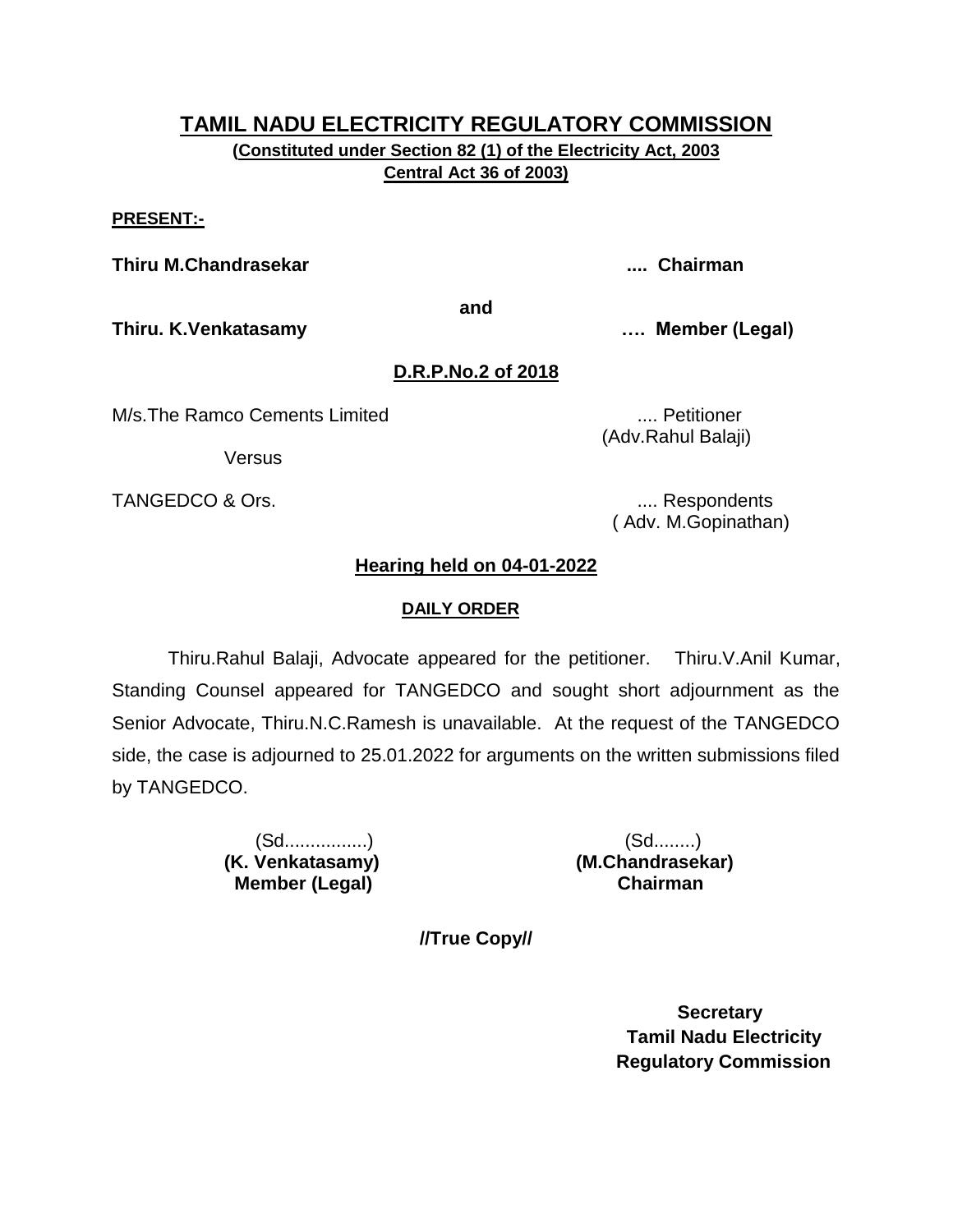**(Constituted under Section 82 (1) of the Electricity Act, 2003 Central Act 36 of 2003)**

#### **PRESENT:-**

**Thiru M.Chandrasekar .... Chairman**

**and**

**Thiru. K.Venkatasamy …. Member (Legal)**

### **D.R.P.No.3 of 2018**

M/s.The Ramco Cements Limited **..... According to the Contract Contract Contract Contract Contract Contract Contract Contract Contract Contract Contract Contract Contract Contract Contract Contract Contract Contract Contra** 

Versus

TANGEDCO & Ors. .... Respondents ( Adv. M.Gopinathan)

(Adv.Rahul Balaji)

### **Hearing held on 04.01.2022**

#### **DAILY ORDER**

Thiru.Rahul Balaji, Advocate appeared for the petitioner. Thiru.V.Anil Kumar, Standing Counsel appeared for TANGEDCO and sought short adjournment as the Senior Advocate, Thiru.N.C.Ramesh is unavailable. At the request of the TANGEDCO side, the case is adjourned to 25.01.2022 for arguments on the written submissions filed by TANGEDCO.

 **Member (Legal) Chairman**

 (Sd................) (Sd........) **(K. Venkatasamy) (M.Chandrasekar)**

**//True Copy//**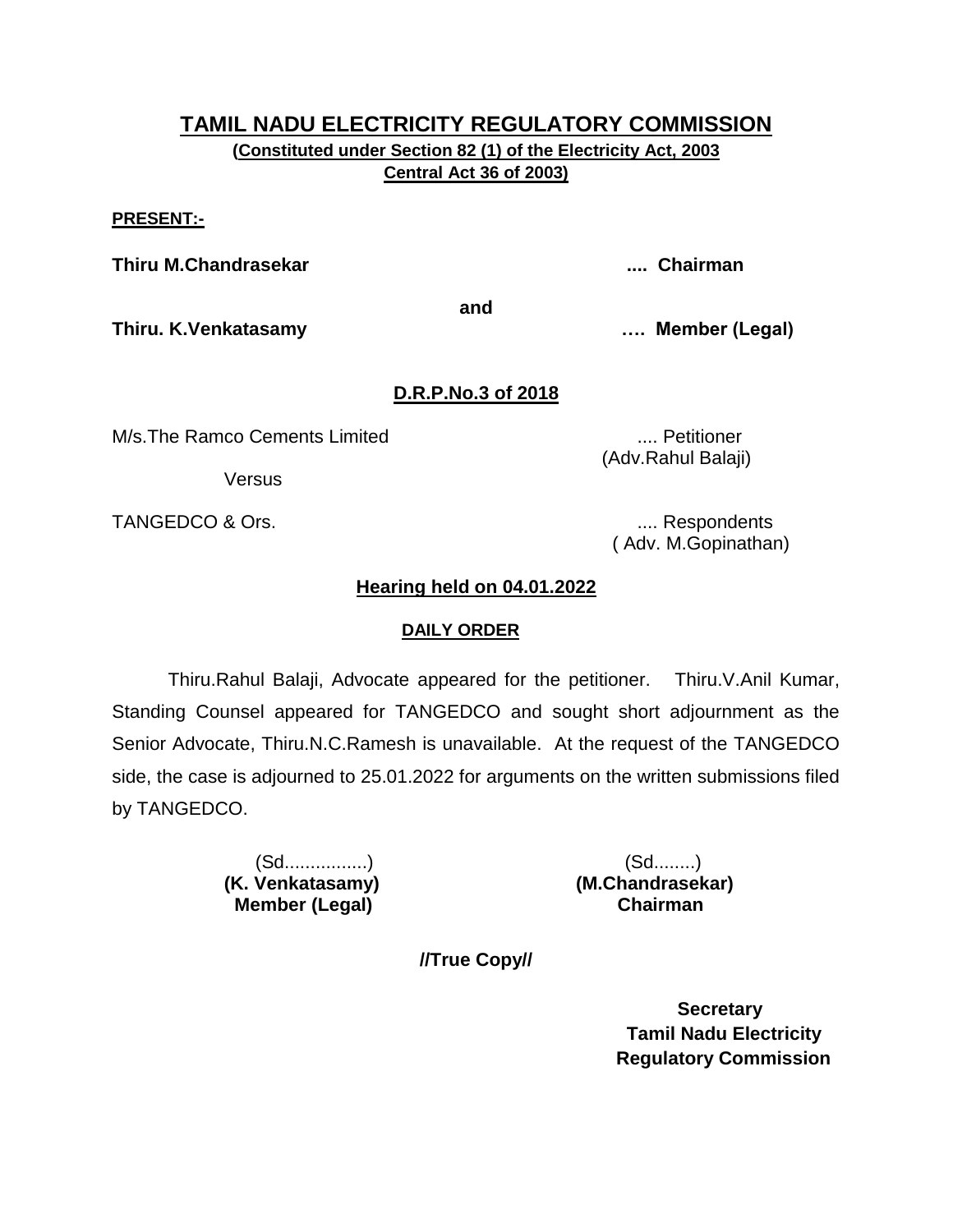**(Constituted under Section 82 (1) of the Electricity Act, 2003 Central Act 36 of 2003)**

#### **PRESENT:-**

**Thiru M.Chandrasekar .... Chairman**

**and**

**Thiru. K.Venkatasamy …. Member (Legal)**

**D.R.P.No.1 of 2019**

M/s.Rajshree Sugars & Chemicals Limited .... Petitioner

Versus

(Adv.Rahul Balaji)

TANGEDCO & Ors. .... Respondents ( Adv. M.Gopinathan)

# **Hearing held on 04.01.2022**

## **DAILY ORDER**

Thiru.Rahul Balaji, Advocate appeared for the petitioner. Thiru.V.Anil Kumar, Standing Counsel appeared for TANGEDCO and sought short adjournment as the Senior Advocate, Thiru.N.C.Ramesh is unavailable. At the request of the TANGEDCO side, the case is adjourned to 01.02.2022 for arguments.

> **(K. Venkatasamy) (M.Chandrasekar) Member (Legal) Chairman**

(Sd................) (Sd........)

**//True Copy//**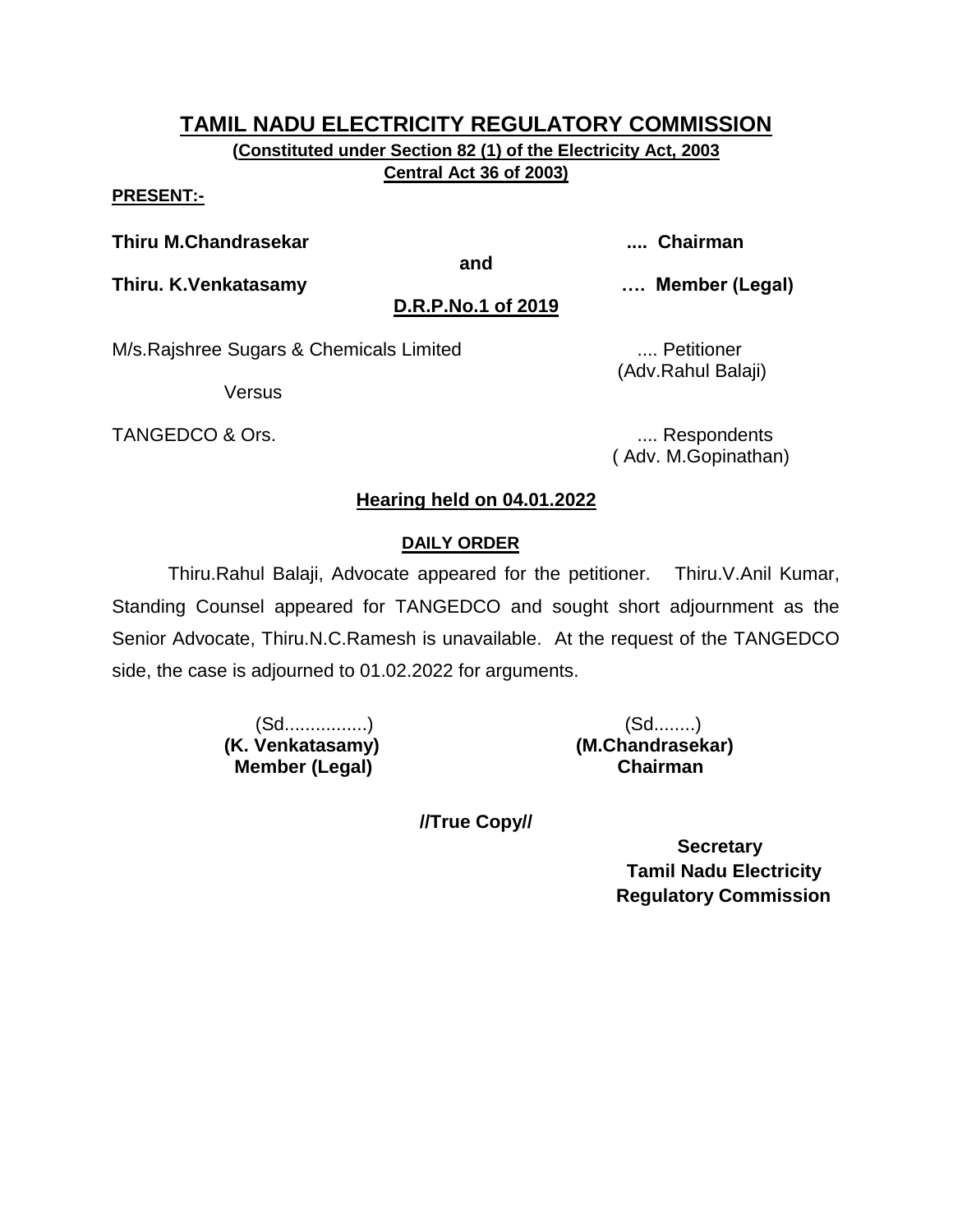**(Constituted under Section 82 (1) of the Electricity Act, 2003 Central Act 36 of 2003)**

#### **PRESENT:-**

**Thiru M.Chandrasekar .... Chairman**

**and**

**Thiru. K.Venkatasamy …. Member (Legal)**

# **D.R.P.No.2 of 2019**

M/s.Rajshree Sugars & Chemicals Limited .... Petitioner

Versus

TANGEDCO & Ors. .... Respondents

(Adv.Rahul Balaji)

( Adv. M.Gopinathan)

# **Hearing held on 04.01.2022**

## **DAILY ORDER**

Thiru.Rahul Balaji, Advocate appeared for the petitioner. Thiru.V.Anil Kumar, Standing Counsel appeared for TANGEDCO and sought short adjournment as the Senior Advocate, Thiru.N.C.Ramesh is unavailable. At the request of the TANGEDCO side, the case is adjourned to 01.02.2022 for arguments.

> (Sd................) (Sd........) **(K. Venkatasamy) (M.Chandrasekar) Member (Legal) Chairman**

**//True Copy//**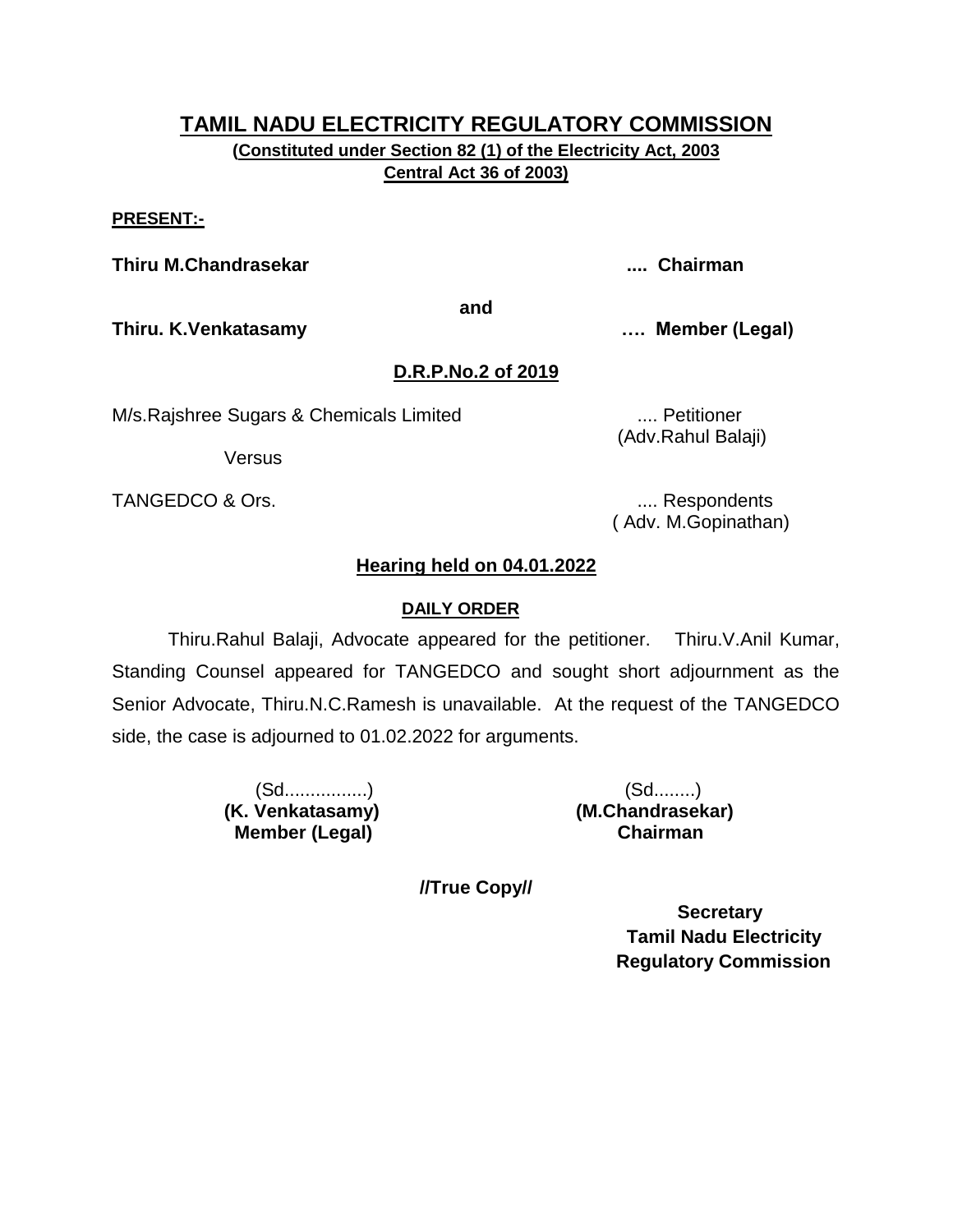**(Constituted under Section 82 (1) of the Electricity Act, 2003 Central Act 36 of 2003)**

#### **PRESENT:-**

**Thiru M.Chandrasekar .... Chairman**

**and**

**Thiru. K.Venkatasamy …. Member (Legal)**

# **D.R.P.No.4 of 2019**

M/s.Rajshree Sugars & Chemicals Limited .... Petitioner

Versus

TANGEDCO & Ors. .... Respondents

(Adv.Rahul Balaji)

( Adv. M.Gopinathan)

# **Hearing held on 04.01.2022**

## **DAILY ORDER**

Thiru.Rahul Balaji, Advocate appeared for the petitioner. Thiru.V.Anil Kumar, Standing Counsel appeared for TANGEDCO and sought short adjournment as the Senior Advocate, Thiru.N.C.Ramesh is unavailable. At the request of the TANGEDCO side, the case is adjourned to 01.02.2022 for arguments.

 **Member (Legal) Chairman**

 (Sd................) (Sd........) **(K. Venkatasamy) (M.Chandrasekar)**

**//True Copy//**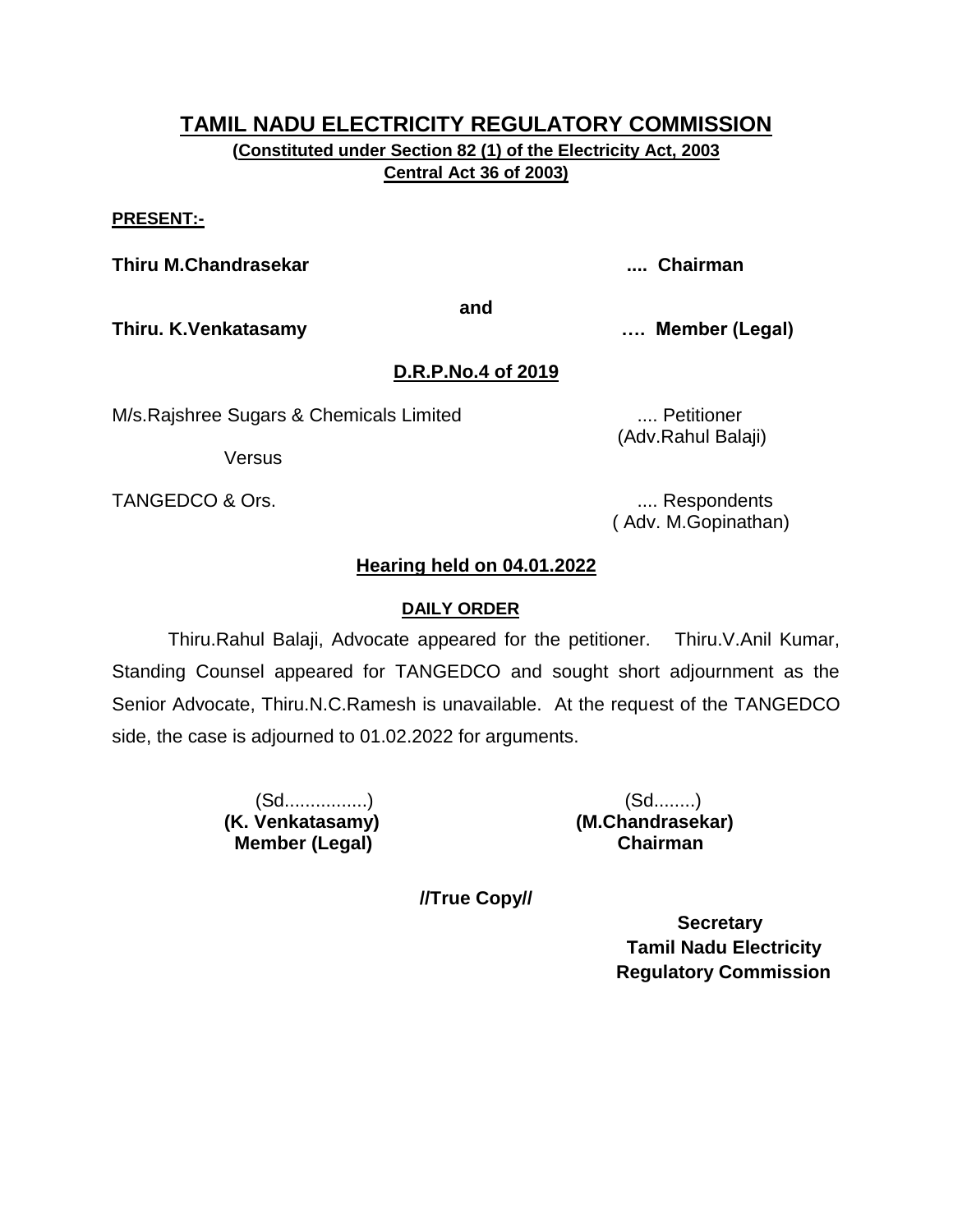**(Constituted under Section 82 (1) of the Electricity Act, 2003 Central Act 36 of 2003)**

#### **PRESENT:-**

**Thiru M.Chandrasekar .... Chairman**

**and**

**Thiru. K.Venkatasamy …. Member (Legal)**

### **D.R.P.No.9 of 2020**

M/s. Tirunelveli Solar Project Pvt. Limited .... Petitioner

Versus

i) CMD / TANGEDCO & Ors. **Example 20** in the second control of the second control of the second control of the second control of the second control of the second control of the second control of the second control of the s

(Adv.M.Gopinathan)

(Adv.Rahul Balaji )

## **Hearing held on 04-01-2022**

### **DAILY ORDER**

Thiru.Rahul Balaji, Advocate appeared for the petitioner. Thiru.V.Anil Kumar, Standing Counsel appeared for TANGEDCO and sought short adjournment as the Senior Advocate, Thiru.N.C.Ramesh is unavailable. At the request of the TANGEDCO side, the case is adjourned to 01.02.2022 for arguments.

> **(K. Venkatasamy) (M.Chandrasekar) Member (Legal) Chairman**

(Sd................) (Sd........)

**//True Copy//**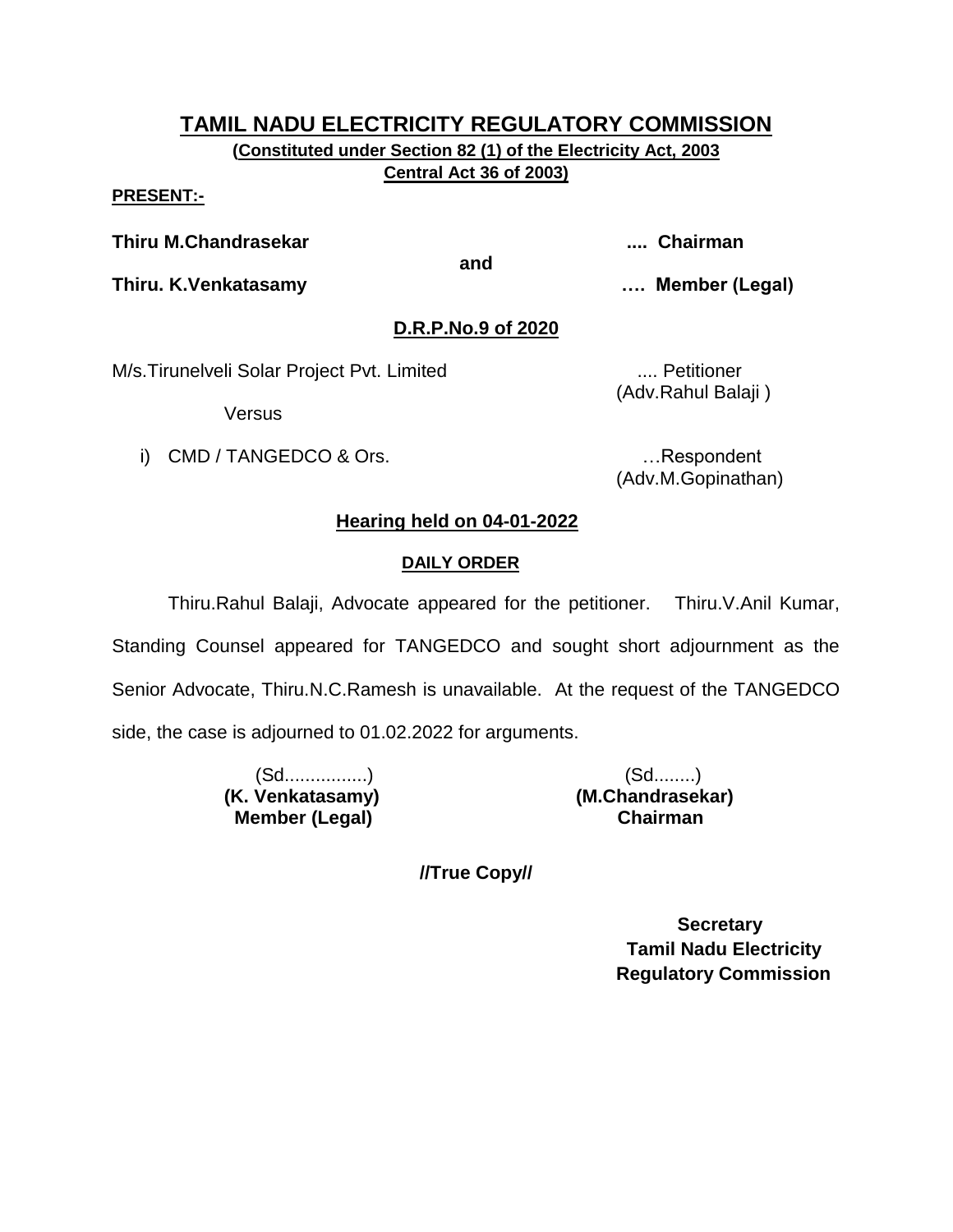**(Constituted under Section 82 (1) of the Electricity Act, 2003 Central Act 36 of 2003)**

#### **PRESENT:-**

**Thiru M.Chandrasekar .... Chairman**

**and**

**Thiru. K.Venkatasamy …. Member (Legal)**

**M.P. No.12 of 2021**

TANTRANSCO ….. Petitioner

(Adv. V.Anil Kumar)

….. Impleading Petitioner (Adv.Rahul Balaji on behalf of Tamil Nadu Power Producers' Assn.)

### **Hearing dated : 04-01-2022**

#### **DAILY ORDER**

Thiru.V.Anil Kumar, Advocate appeared for the petitioner and sought short adjournment. Thiru.Rahul Balaji, Advocate appeared for Tamil Nadu Power Producers' Association (TNPPA) as Impleading Petitioner. The Registry is directed to process the issue of consultative paper. At the request of the petitioner side, the case is adjourned to 01.02.2022 for further hearing.

> (Sd................) (Sd........)  **Member (Legal) Chairman**

**(K. Venkatasamy) (M.Chandrasekar)**

**//True Copy//**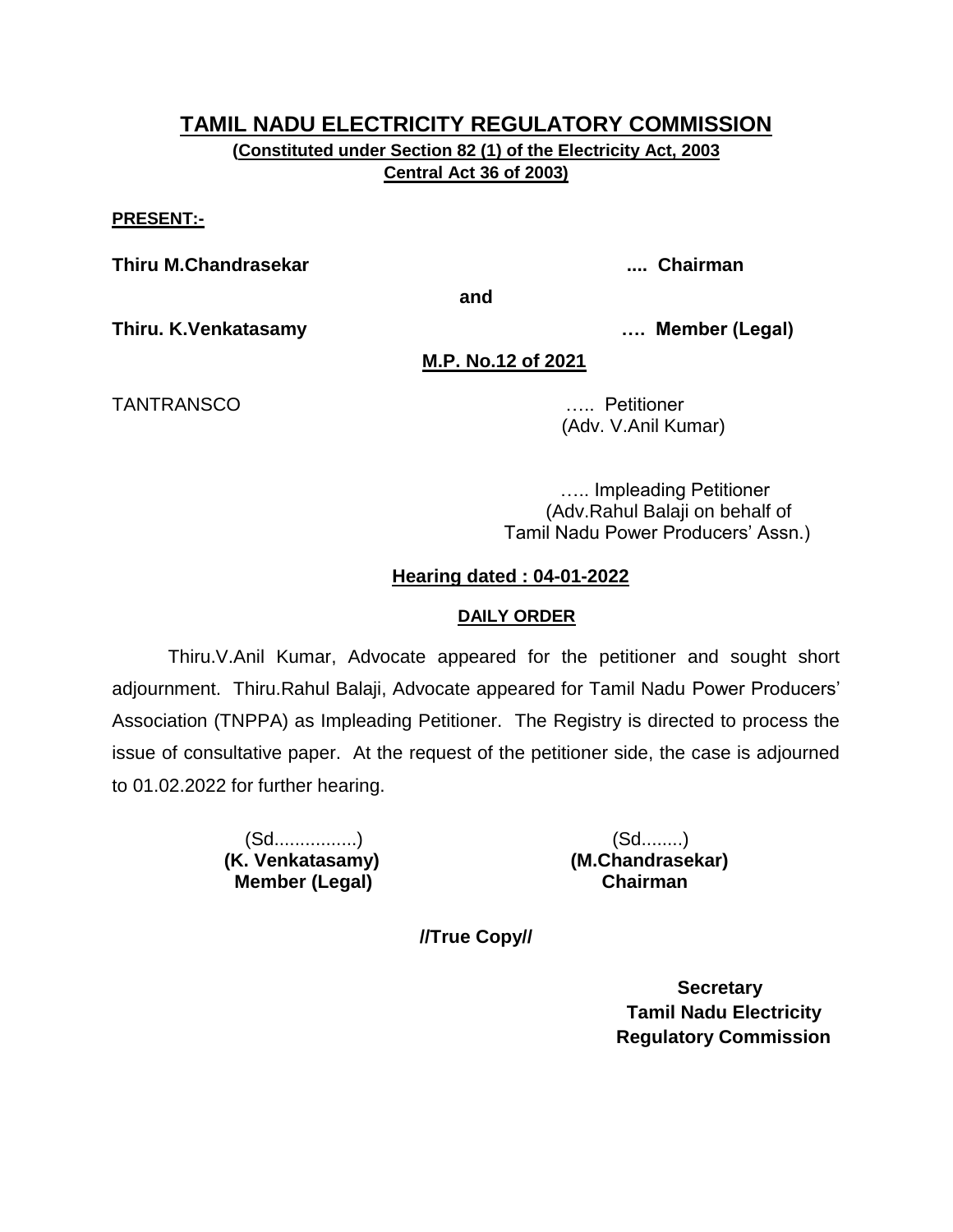**(Constituted under Section 82 (1) of the Electricity Act, 2003 Central Act 36 of 2003)**

#### **PRESENT:-**

**Thiru M.Chandrasekar .... Chairman**

**and**

**Thiru. K.Venkatasamy …. Member (Legal)**

### **M.P.No.38 of 2021**

M/s.OPG Power Generation Pvt. Limited ….. Petitioner

(Adv.Rahul Balaji)

(i) CFC/TANGEDCO

(ii) CE/PPP, TANGEDCO … Respondents

Versus

(Adv.M.Gopinathan)

## **Hearing dated : 04-01-2022**

#### **DAILY ORDER**

Thiru.Rahul Balaji, Advocate appeared for the petitioner and filed rejoinder and sought two weeks time in view of pendency of similar matter before APTEL. Thiru.V.Anil Kumar, Standing Counsel appeared for TANGEDCO. At the request of the petitioner side, the case is adjourned to 01.02.2022 for arguments.

> (Sd................) (Sd........) **(K. Venkatasamy) (M.Chandrasekar) Member (Legal) Chairman**

**//True Copy//**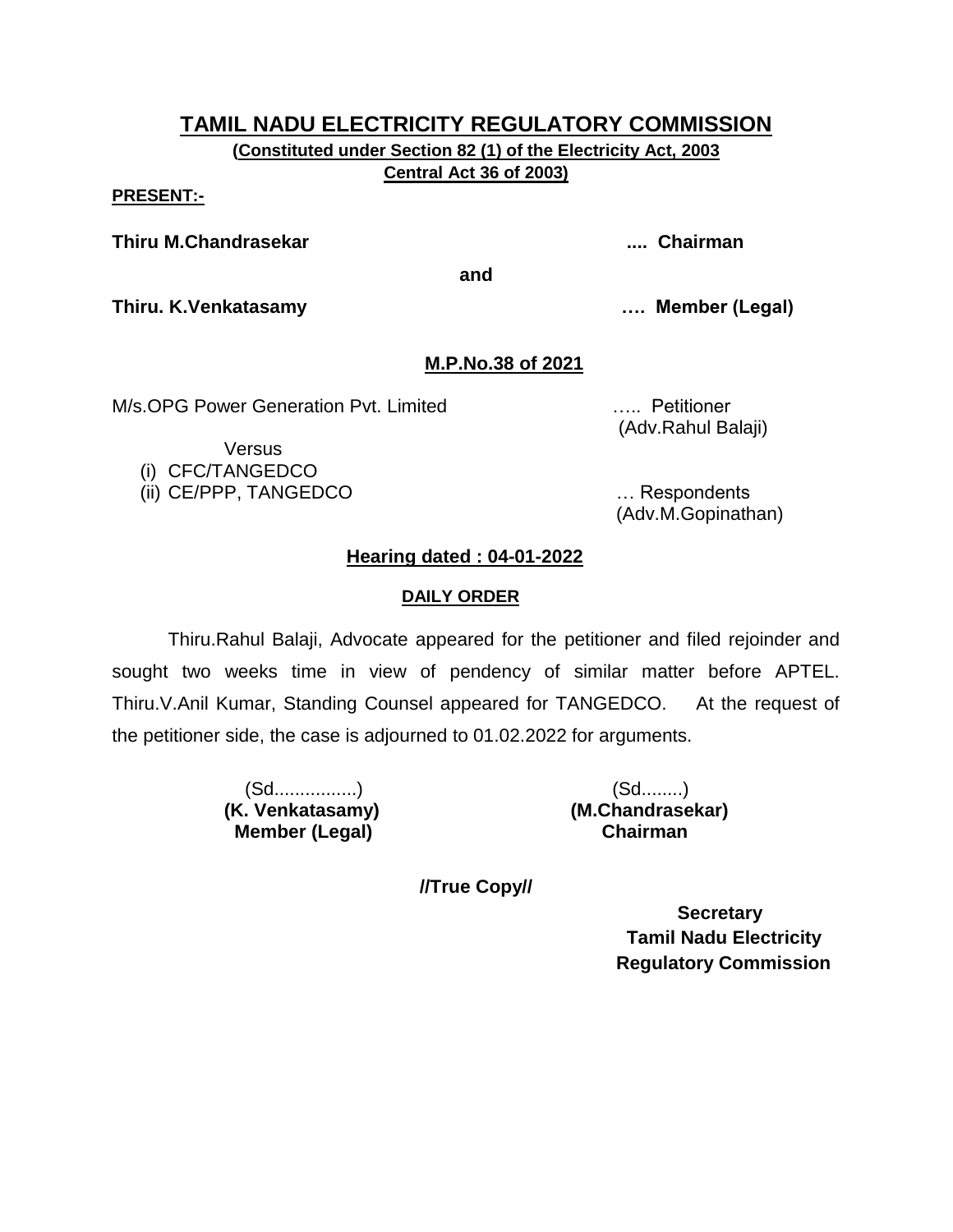**(Constituted under Section 82 (1) of the Electricity Act, 2003 Central Act 36 of 2003)**

#### **PRESENT:-**

**Thiru M.Chandrasekar .... Chairman**

**and**

**Thiru. K.Venkatasamy …. Member (Legal)**

### **D.R.P.No.8 of 2021**

M/s.NVR Energy Pvt. Limited ..... **M/s.NVR** Energy Pvt. Limited

**Versus** 

i) CMD / TANGEDCO **in the set of the set of the set of the set of the set of the set of the set of the set of the set of the set of the set of the set of the set of the set of the set of the set of the set of the set of th** 

(Adv. Rahul Balaji)

(Adv.M.Gopinathan)

## **Hearing held on 04-01-2022**

## **DAILY ORDER**

Thiru.Rahul Balaji, Advocate appeared for the petitioner and filed rejoinder and sought two weeks time for argument. Thiru.V.Anil Kumar, Standing Counsel appeared for TANGEDCO. At the request of the petitioner side, the case is adjourned to 25.01.2022 for arguments.

 **Member (Legal) Chairman**

 (Sd................) (Sd........) **(K. Venkatasamy) (M.Chandrasekar)**

**//True Copy//**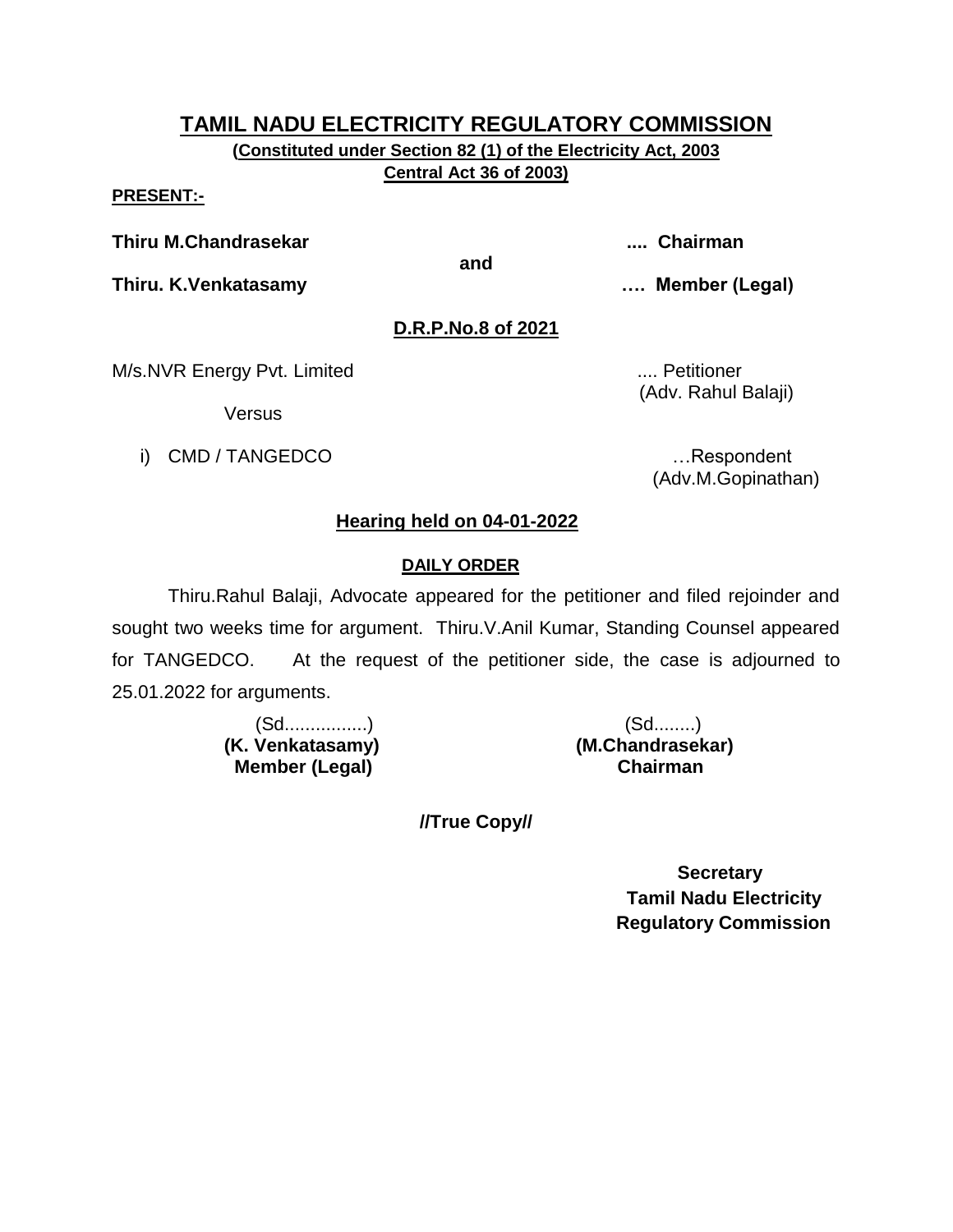**(Constituted under Section 82 (1) of the Electricity Act, 2003 Central Act 36 of 2003)**

#### **PRESENT:-**

**Thiru M.Chandrasekar .... Chairman**

**and**

**Thiru. K.Venkatasamy …. Member (Legal)**

## **D.R.P.No.9 of 2021**

M/s.Narbheram Solar TN Pvt Limited ..... Petitioner

Versus

i) CMD / TANGEDCO **in the set of the set of the set of the set of the set of the set of the set of the set of the set of the set of the set of the set of the set of the set of the set of the set of the set of the set of th** 

(Adv. Rahul Balaji)

(Adv.M.Gopinathan)

## **Hearing held on 04-01-2022**

## **DAILY ORDER**

Thiru.Rahul Balaji, Advocate appeared for the petitioner and filed rejoinder and sought two weeks time for argument. Thiru.V.Anil Kumar, Standing Counsel appeared for TANGEDCO. At the request of the petitioner side, the case is adjourned to 25.01.2022 for arguments.

> (Sd................) (Sd........) **(K. Venkatasamy) (M.Chandrasekar) Member (Legal) Chairman**

**//True Copy//**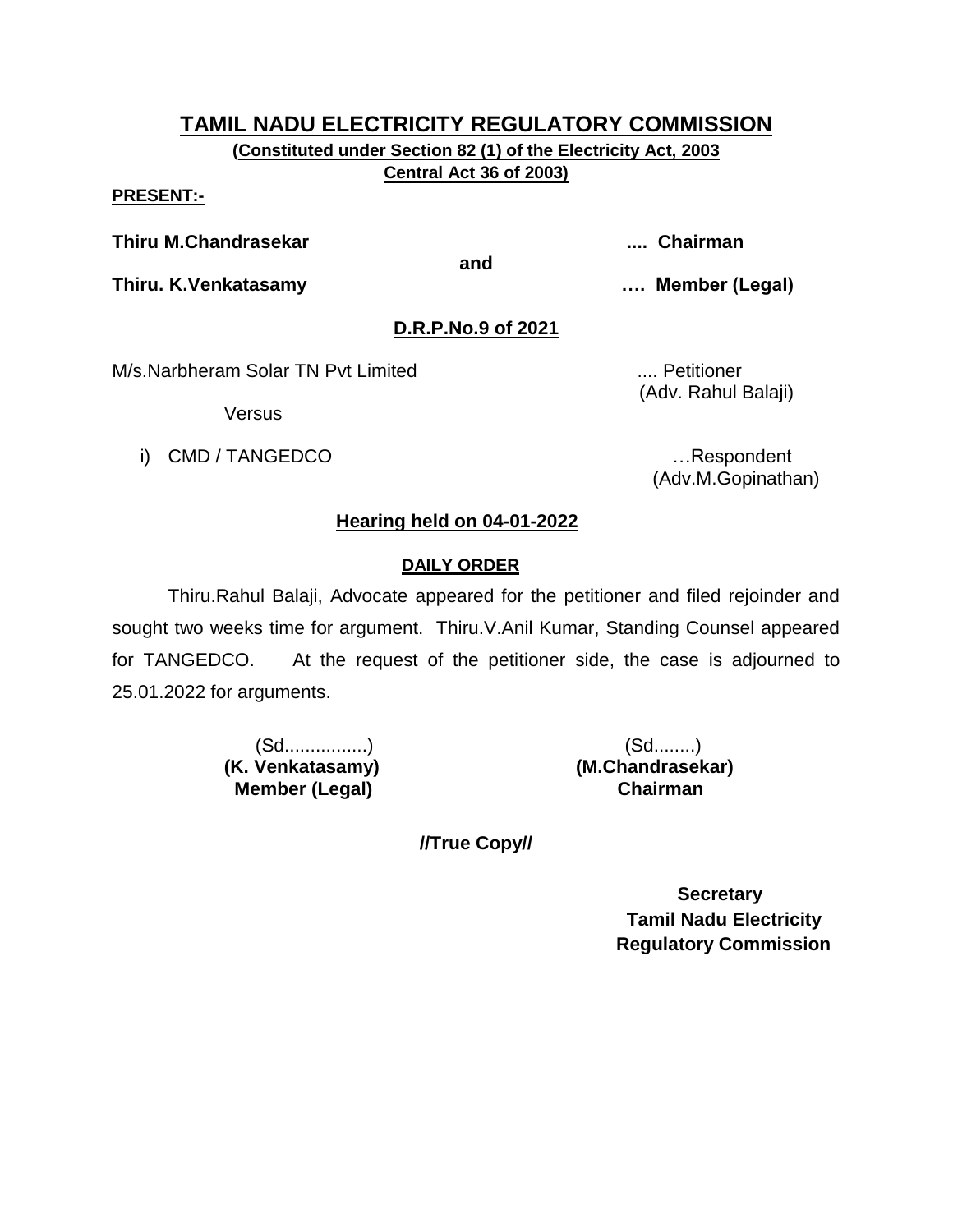**(Constituted under Section 82 (1) of the Electricity Act, 2003 Central Act 36 of 2003)**

**PRESENT:-**

**Thiru M.Chandrasekar .... Chairman**

**and**

(M/s.Link Legal)

**Thiru. K.Venkatasamy …. Member (Legal)**

**D.R.P.No.11 of 2021**

M/s.Hindustan Zinc Limited .... Petitioner

Versus

i) CMD / TANGEDCO

ii) Director (Generation), TANGEDCO ... Respondents

(Adv.M.Gopinathan)

# **Hearing held on 04-01-2022**

# **DAILY ORDER**

Thiru.Aditya K.Singh, Advocate from M/s.Link Legal appeared for the petitioner. Thiru.V.Anil Kumar, Standing Counsel appeared for TANGEDCO and sought short adjournment. At the request of the respondent side, the case is adjourned to 25.01.2022 for arguments.

 **Member (Legal) Chairman**

 (Sd................) (Sd........) **(K. Venkatasamy) (M.Chandrasekar)**

**//True Copy//**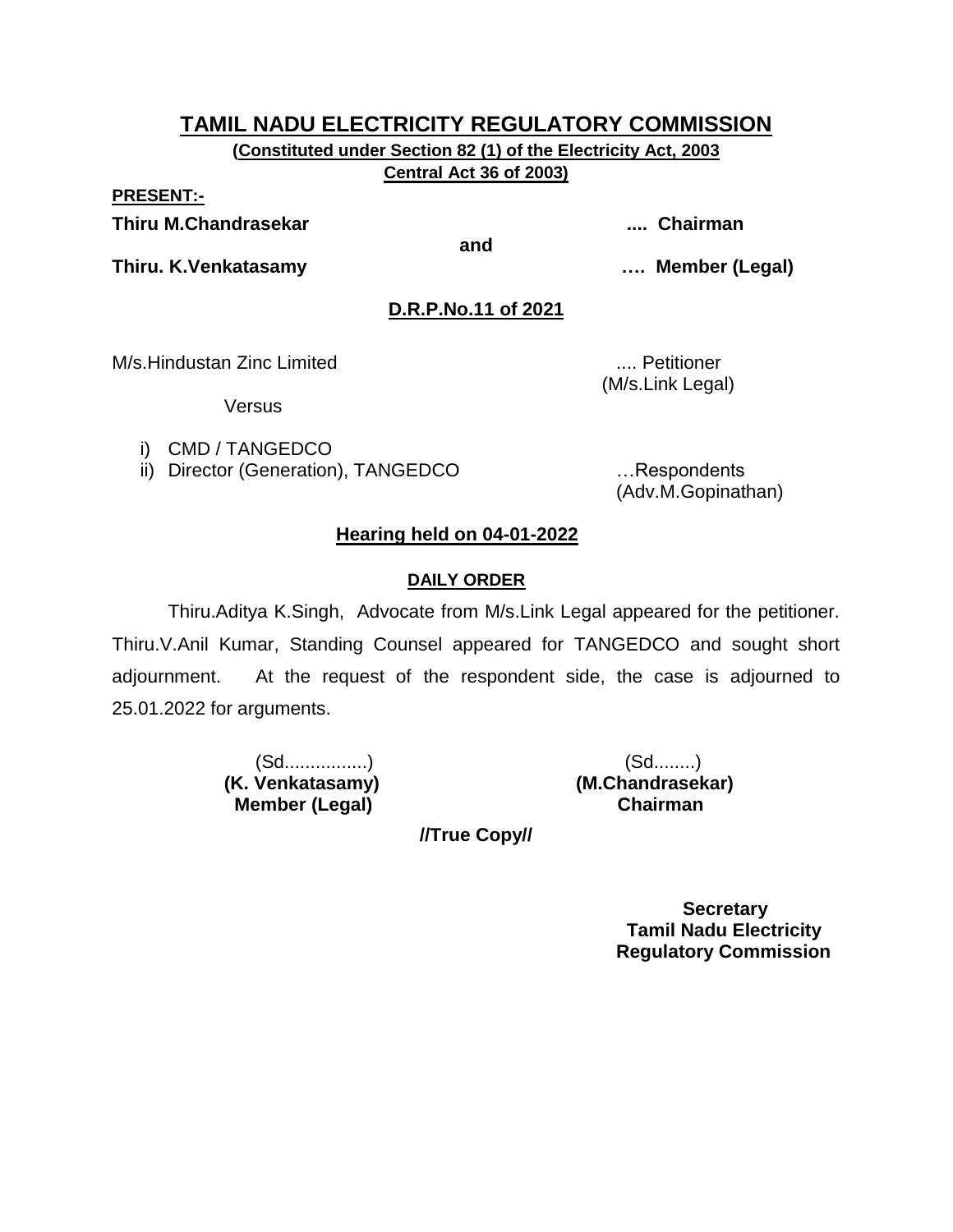**(Constituted under Section 82 (1) of the Electricity Act, 2003 Central Act 36 of 2003)**

**PRESENT:-**

**Thiru M.Chandrasekar .... Chairman**

**and**

**Thiru. K.Venkatasamy …. Member (Legal)**

**D.R.P.No.13 of 2021**

M/s.EID Parry (India) Limited .... Petitioner

Versus

- i) CMD / TANGEDCO
- ii) CFC/Revenue, TANGEDCO .... Respondents

(Adv.M.Gopinathan)

(Adv. Rahul Balaji)

# **Hearing held on 04-01-2022**

# **DAILY ORDER**

Thiru.Rahul Balaji, Advocate appeared for the petitioner and sought short adjournment. Thiru.V.Anil Kumar, Standing Counsel appeared for TANGEDCO. At the request of the counsel for the petitioner, the case is adjourned to 25.01.2022 for arguments.

 **Member (Legal) Chairman**

 (Sd................) (Sd........) **(K. Venkatasamy) (M.Chandrasekar)**

**//True Copy//**